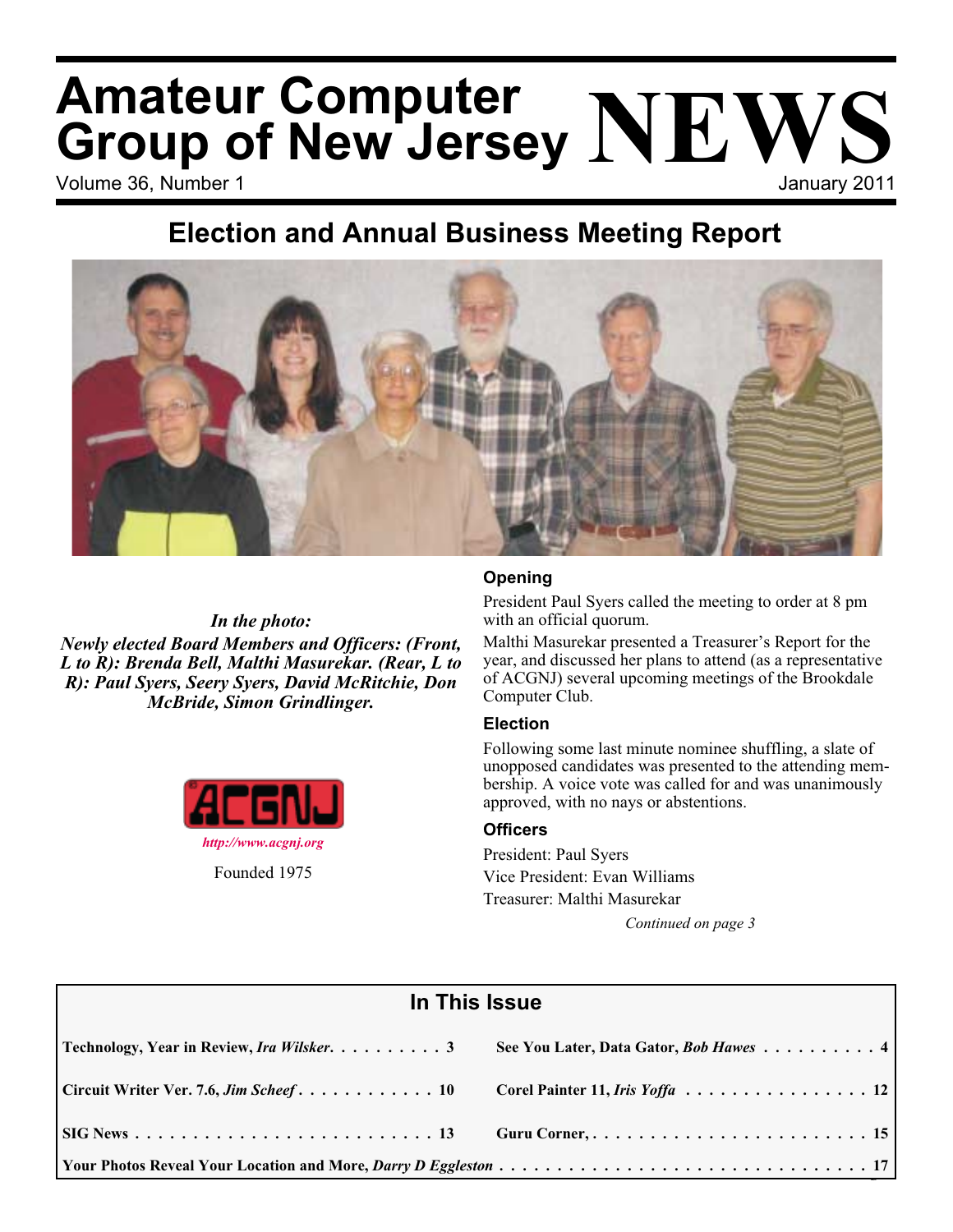### **Officers, Directors and Leaders**

| <b>Officers</b>                |                     |                  | <b>Board of Directors</b>   |                   |                    |
|--------------------------------|---------------------|------------------|-----------------------------|-------------------|--------------------|
| President                      | Paul Syers          |                  | Director Emeritus           | Sol Libes         | $(609)$ 520-9024   |
| Vice President                 | Evan Williams       | (908) 359-8070   | Through 2012                | Brenda Bell       |                    |
| Treasurer                      | Malthi Masurekar    | (732) 560-1534   |                             | Simon Grindlinger |                    |
| Secretary                      | Seery Syers         |                  |                             | Don McBride       |                    |
| Past President                 | Mike Redlich        | $(908)$ 246-0410 |                             | David McRitchie   |                    |
|                                |                     |                  | Through 2011                | Gregg McCarthy    |                    |
| <b>Special Interest Groups</b> |                     |                  |                             | Arnold Milstein   | $(908)$ 753-8036   |
| C Languages                    | <b>Bruce Arnold</b> | $(908)$ 735-7898 |                             | John Raff         | $(973)$ 992-9002   |
| Firefox Activity               | David McRitchie     |                  |                             | <b>Bob Hawes</b>  |                    |
| Genealogy                      | Frank Warren        | $(908)$ 756-1681 | <b>Standing Committees</b>  |                   |                    |
| Hardware                       | Mike Reagan         |                  | APCUG Rep.                  | Frank Warren      | $(908) 756 - 1681$ |
| Investing                      | Jim Cooper          |                  | Facilities                  | John Raff         | $(973)$ 992-9002   |
| Java                           | Michael Redlich     |                  | Financial                   | Evan Williams     | $(908)$ 359-8070   |
| Layman's Forum                 | Matthew Skoda       | $(908)$ 359-8842 | Historian                   | Lenny Thomas      |                    |
| <b>LUNICS</b>                  | Andreas Meyer       |                  | Membership                  | open              |                    |
| NJ Gamers                      | Gregg McCarthy      |                  | Newsletter                  | <b>Bob Hawes</b>  |                    |
| WebDev                         | Evan Williams       | $(908)$ 359-8070 | Publicity                   | Gregg McCarthy    |                    |
| <b>Window Pains</b>            | John Raff           | $(973)$ 992-9002 | <b>Trenton ComputerFest</b> | Mike Redlich      | $(908)$ 246-0410   |
|                                |                     |                  | Vendor Liaison              | Arnold Milstein   | $(908)$ 753-8036   |
|                                |                     |                  | Webmaster                   | John Raff         | $(973)$ 992-9002   |

### **ACGNJ News**

#### **Editor**

Barbara DeGroot 145 Gun Club Road Palmerton PA 18071 Tel: (570) 606-3596 bdegroot@ptd.net

**ACGNJ News** is published by the Ama- teur Computer Group of New Jersey, In- corporated (ACGNJ), PO Box 135, Scotch Plains NJ 07076. ACGNJ, a non-profit ed- ucational corporation, is an independent computer user group. Opinions expressed herein are solely those of the individual author or editor. This publication is **Copy-**<br>**right**  $\bigcirc$  2011 by the Amateur Computer<br>**Group of New Jersey, Inc., all rights re-Group of New Jersey, Inc., all rights re- served. Permission to reprint with ap- propriate credit is hereby given to non-profit organizations.**

**Submissions:** Articles, reviews, cartoons, illustrations. Most common formats are ac- ceptable. Graphics embedded in the docu- ment must also be included as separate files. Fax or mail hard copy and/or disk to editor; OR e-mail to Editor. Always confirm. Date review and include name of word processor used, your name, address and phone *and* name, address and phone of manufacturer, if available.

**Tips for reviewers:** Why does anyone need it? Why did you like it or hate it? Ease (or difficulty) of installation, learning and use. Would you pay for it?

**Advertising:** Non-commercial announce- ments from members are free. Commercial ads 15 cents per word, \$5 minimum. Camera ready display ads: Full page (7 x 10 inches) \$150, two-thirds page  $(4\frac{1}{2} \times 10)$  \$115, half-page \$85, one-third \$57, quarter \$50, eighth \$30. Discount 10% on 3 or more con- secutive insertions. Enclose payment.

**Publication Exchange:** Other computer user groups are invited to send a subscription to ACGNJ at the address below. We will re- spond in kind.

**Address Changes** should be emailed to *membership@acgnj.org* or sent to ACGNJ at the address below.

**Membership**, including subscription: 1 year \$25, 2 years \$40, 3 years \$55. Additional family members: \$10 each per year. Student : 1 year \$20. Senior citizen (over 65) 1 year \$20, 3 years \$45. Send your name, address and payment to ACGNJ, PO Box 135, Scotch Plains NJ 07076.

**Typographic Note**: The ACGNJ News is produced using Corel Ventura 5. Font fami- lies used are Times New Roman (TT) for body text, Arial (TT) for headlines.

### **E-Mail Addresses**

Here are the e-mail addresses of ACGNJ Officers, Directors and SIG Leaders (and the Newsletter Editor). This list is also at (*<http://www.acgnj.org/officers.html>*).

| Bruce Arnold         | barnold@ieee.org         |
|----------------------|--------------------------|
| Jim Cooper           | jim@thecoopers.org       |
| Barbara DeGroot      | bdegroot@ptd.net         |
| Mark Douches         | pcproblems@pobox.com     |
| David Eisen          | ultradave@gmail.com      |
| <b>Bill Farrell</b>  | wfarr18124@aol.com       |
| Manuel Goyenechea    | Goya@acgnidotnetsig.org  |
| <b>Bob Hawes</b>     | bob.hawes@acgnj.org      |
| Sol Libes            | sol@libes.com            |
| Malthi Masurekar     | malthirm@verizon.net     |
| Don McBride          | don@mcbride.name         |
| Gregg McCarthy       | greggmajestic@gmail.com  |
| David McRichie       | dmcritchie@hotmail.com   |
| Andreas Meyer        | lunics@acgnj.org         |
| Arnold Milstein      | mrflark@yahoo.com        |
| John Raff            | john@jraff.com           |
| Mike Redlich         | mike@redlich.net         |
| Matt Skoda           | som359@aol.com           |
| Keith Sproul         | ksproul@noc.rutgers.edu  |
| Paul Syers           | paul.syers@acgnj.org     |
| Lenny Thomas         | lenny.thomas@acgnj.org   |
| <b>Scott Vincent</b> | scottvin@optonline.net   |
| Frank Warren         | kb4cyc@webwarren.com     |
| Evan Williams        | ewilliams@collaboron.com |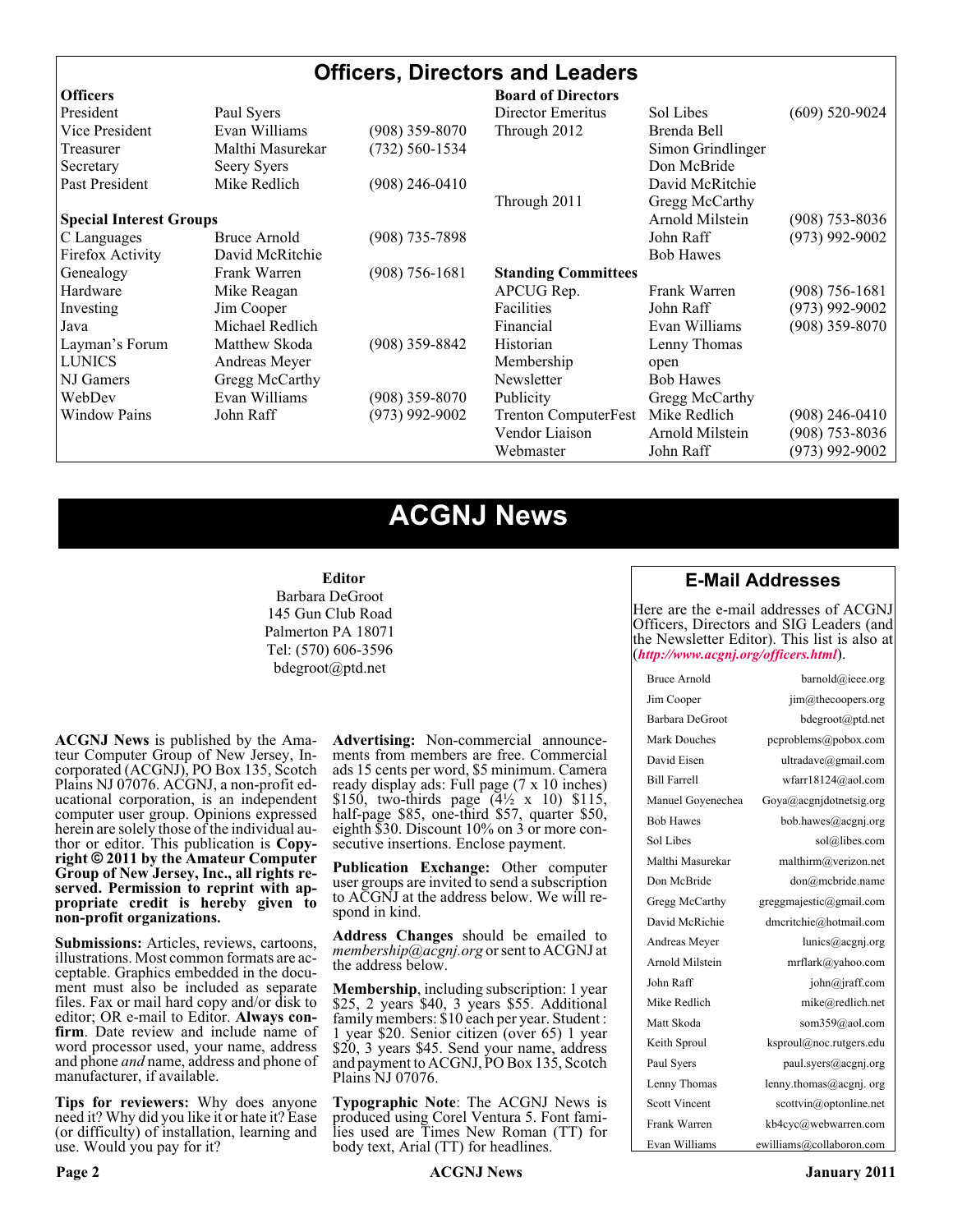### **Election and Annual Business Meeting Report,** *continued*



Secretary: Seery Syers

#### **Directors (through 2012)**

Brenda Bell Simon Grindlinger Don McBride David McRitchie

#### **Awards**

This year, the ACGNJ Board of Directors presented Long-Term Service Awards to three deserving individuals. (Previously, seven were presented in 2008, and eight in 2009). Unfortunately, none of this year's honorees were able to attend the meeting. So Bob Hawes merely announced the following Decade-Plus recipients: Jo-Anne Head (seven positions, some held simultaneously, for a total of 22 years), Martin Rosenblum (five positions, some held simultaneously, for a total of 17 years), and Evan Williams (six positions, some held simultaneously, for a total of 14 years).

### **Closing**

A motion was made to end the Annual Business Meeting, and was seconded and approved. Ice cream cake, chocolate covered pretzels, and videos followed the meeting.

Seery Syers, Secretary, ACGNJ

### **Technology – 2010 Year in Review**

### *Ira Wilsker*

As usual, the state of computing technology has been very dynamic, and what was state of the art in much of 2010 will be archaic by this time in 2011. This week I am going to do a quick review of what I wrote about in 2010, and what has changed since my original column.

In my column dated January 1, 2010 I wrote about "What You Need for that New Christmas Computer". While most of the recommendations made in that column hold true, today I would revise a few of those recommendations. While some things did not dramatically change, such as the need for a good surge suppressor with a UL1449 rating (not just a simple power strip), or a good protective case for that new laptop or notebook computer, some things did change, such as the necessity for comprehensive security software. In that January 2010 column I wrote about some free antivirus software from AVG, AVAST, Panda's then new CloudAntivirus, and the free version of Zone Alarm firewall. I also suggested that users consider Microsoft's free "Security Essentials" as a combination antivirus and antispyware product. Since that column a year ago, all five of these popular products have come out with new versions of their software, generally increasing speed, performance, and protection. While all of those products are still available as free versions, all but the Microsoft Security

Essentials are also available as paid commercial versions with additional benefits and enhancements.

If I were to write that same column today, I would make a different security recommendation, as the threat landscape has changed dramatically over the past year. Computer viruses, while still present and posing serious threats, are not the primary security threat as they had been in the past; now the most common threats are Trojans, spyware, keyloggers, hijackers, and other such non-virus threats. At this time last year, there were about 10 million known malware threats, but as I type this, one of the leading cyber security services now lists almost 19 million malware threats, about double the number this time last year. An analysis of those threats indicates that while thousands of new viruses and variants have appeared in 2010, millions of other new threats have evolved, mostly in the realm of spyware, keyloggers, and hijackers. Much of the newer malware in circulation is intended to steal the user's identity such as user names, passwords, banking information, credit card numbers, and other sensitive personal information that has significant financial value to a criminal. To a lesser extent, but still very common today, is malware that hijacks and turns your computer into a zombie, sending out countless spam emails, or even engaging in cyber terrorism where your computer, along with thousands of other computers, simultaneously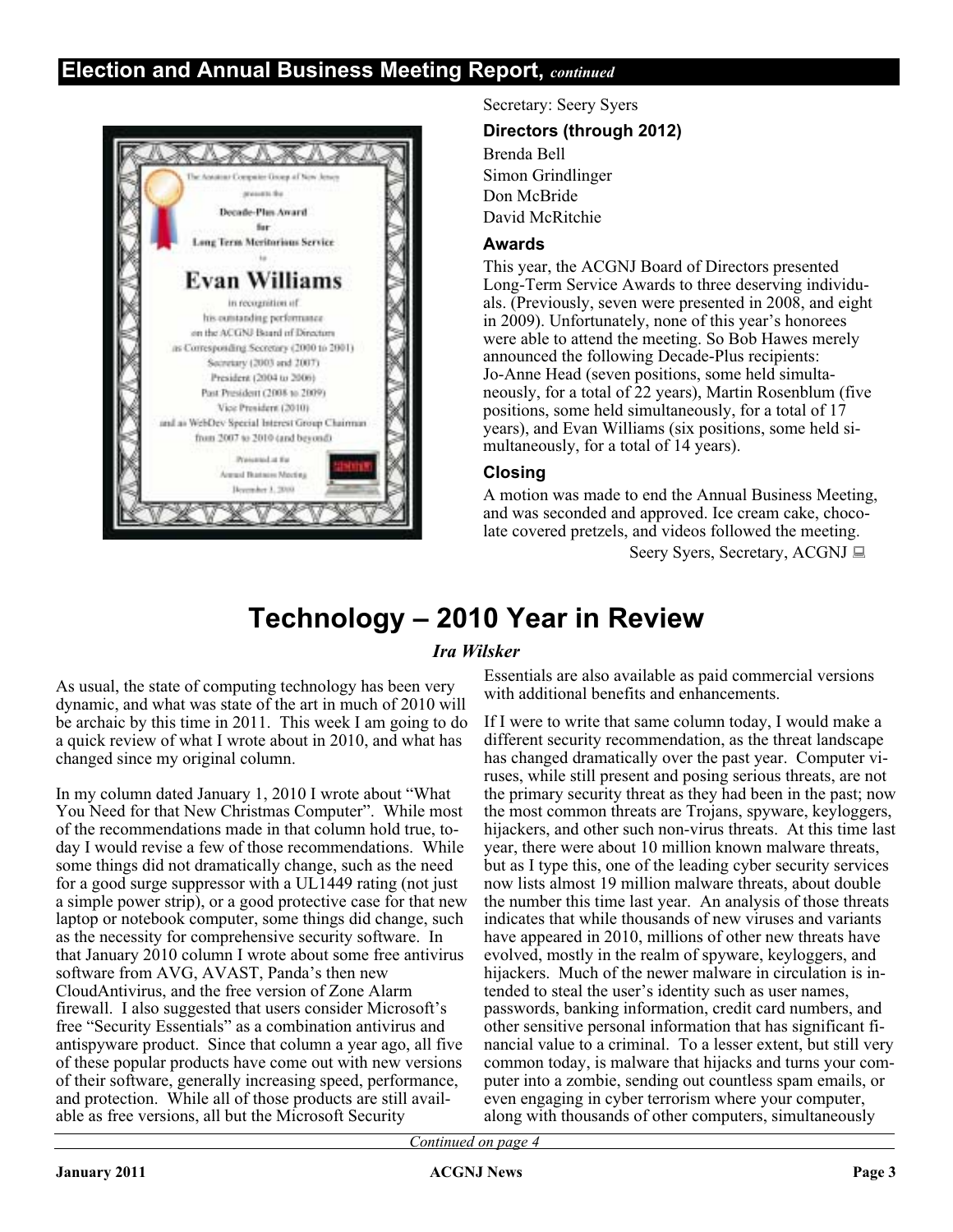### **Technology – 2010 Year in Review,** *continued*

attack a specific server on remote command, crippling it or shutting it down. Also in the past year, another type of security threat has become endemic, and that is extortion ware, a type of rogue software that high jacks your computer and by way of a popup, (falsely) informs you that your computer is infected with hundreds of viruses and other types of malware, and that you must pay the scammer to register your rogue software to remove the malware. If you consent, you are sending your credit card information to a cyber criminal, probably in Russia. Since the security threat has changed, so has the need for more comprehensive security software than the simple antivirus software that had been adequate in the past.

Since the simple antivirus software by itself is no longer adequate to provide comprehensive security protection, it is now more appropriate to install a complete security suite rather than just one of the popular antivirus programs. In my December 17, 2010 column I wrote about Agnitum's new free security suite, Outpost Security Suite Free (*[free.agnitum.com](http://free.agnitum.com)*). This integrated free security suite (paid commercial version also available) has everything that the typical user would need to protect his computer. Outpost Security Suite Free has excellent antivirus protection, antispyware protection, a world class firewall, and other protection modules that can provide reasonable security, and protect the user from most forms of malware. On October 8, 2010, I wrote about Trend Micro's new

comprehensive commercial security suite, TrendMicro Titanium Maximum Security. This suite contains extremely comprehensive modes of protection, but is unusual in that it does not significantly degrade performance, and what is most unusual is that there is no "update" button, in that it is continuously updated using the new cloud computing technology. Simply, TrendMicro Titanium Maximum Security is always up to date in terms of malware protection, and there are no signature updates to schedule or manually download, because the protection is transparently and silently kept up to date. If I had a new Christmas computer, and I wanted to use a security suite, I would choose either Outpost Security Suite Free, or the commercial TrendMicro Titanium Maximum Security for my protection from cyber threats.

Much has happened in terms of computing over the past year; faster new processors are still frequently being introduced and put into production, pushing yesterday's new "gee whiz" processors into bargain priced computers, or into the discontinued clearance bargain bin. Hard drives have become larger in capacity, faster, and cheaper. A year ago a terabyte (1T) hard drive (1024 gigabytes) was uncommon and expensive, but today they are available for as little as \$50, with 1.5T and 2T drives becoming readily available, and priced in the \$100 range. Newly released video cards are becoming faster and more powerful, with many supporting HD video, and capable of simultaneously running a

*Continued above right Centinued below left*

monitor and an HDTV. This has expanded the demand for streaming media, including on demand HD movies from Netflix, Amazon, and other providers, negating the need to order and return DVD discs via the mail.

On a recent trip to visit my daughter's family, I watched videos on my computer streaming from Netflix, connected to her 802.11N wireless router. She watches streaming Netflix videos directly on her HDTV, which is connected to her broadband internet. The distinctions between computers and home entertainment are blurring, as systems become integrated, bring both computing and entertainment together on a big screen TV.

If this is just a microcosm of what has happened to home technology in 2010, I eagerly await what we will see in 2011.  $\Box$ 

### **See You Later, Data Gator** *Bob Hawes, ACGNJ*

That's a really lame title, even for me; but it **is** appropriate. Last month, in my previous article (*Data-Go-Round*), I said (trying to sound like the announcer on an old-time serial); "Tune in next time, kids, and find out what happens next". Now, I have to take that back, because (due to circumstances that **shouldn't** have been beyond my control) I just **don't** have the time to do the necessary work before my next newsletter deadline. Here's my excuse. (It's not as pitiful as "The dog ate my homework", but it's bad enough in its own way).

Recently, I was host of the post-election portion of our Annual Business Meeting (on December  $3<sup>rd</sup>$ , 2010). Instead of giving a presentation, I served ice cream cake and showed videos. I've done this before, at various meetings, to pretty

good results; but previously, at some point, I always ran into "streaming" problems when showing Internet videos. So this time, I decided to avoid the web, and run everything from my hard disk. I assembled what I thought was an interesting selection of topics, and I dug up three "back-up" DVDs as well. About an hour or so before I was scheduled to leave for the meeting, it suddenly occurred to me that I hadn't actually tried to run any of those DVDs on the small computer that I usually carry to the club when I'm scheduled to give a presentation. Good thing, too, because the first DVD I tried ran **horribly**, jerkily stopping and starting repeatedly.

At that late hour, troubleshooting wasn't an option. So I had no other choice but to bring my main computer to the meet-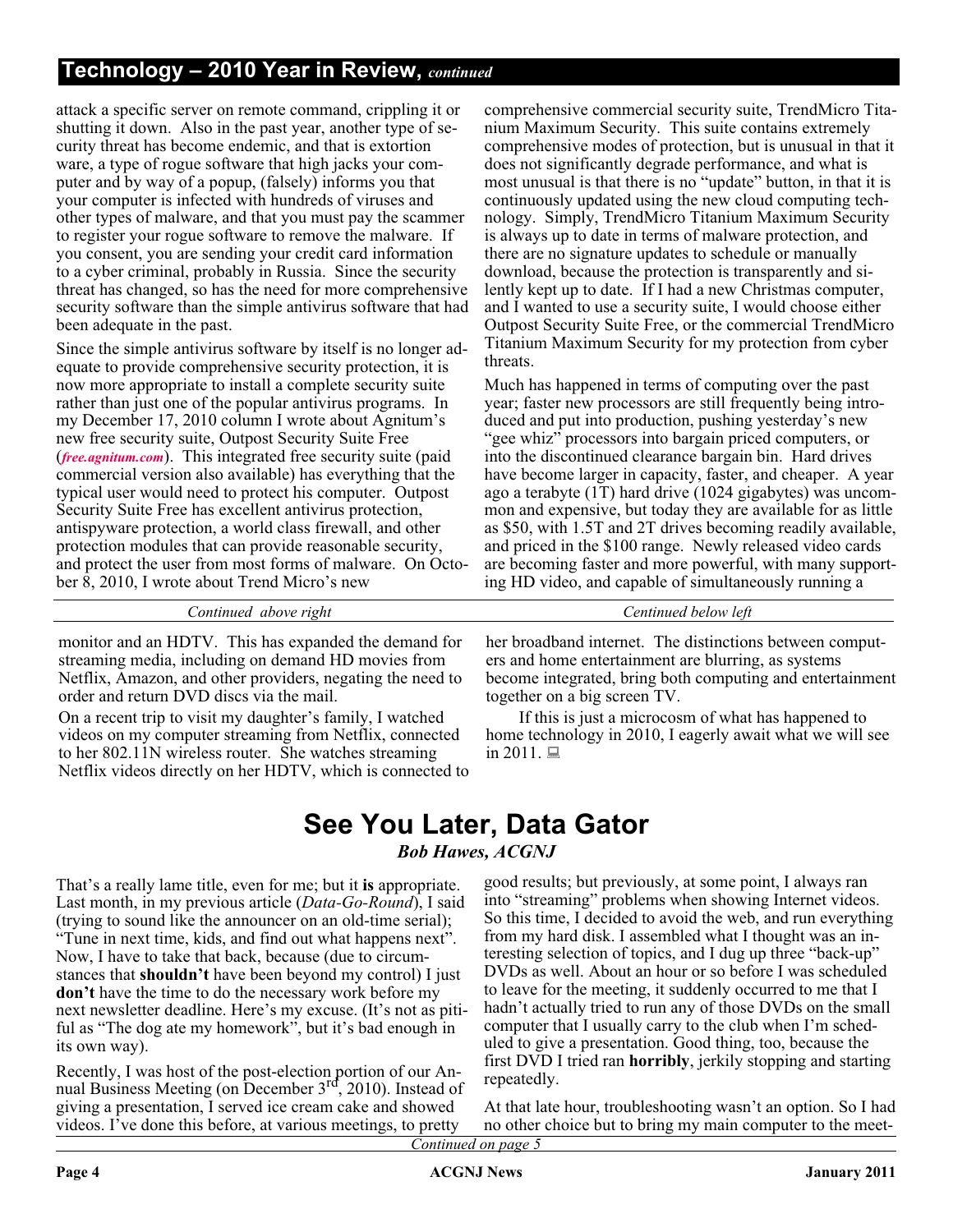ing instead. It's in a **tall** case, and it's **very** heavy, but what else could I do? As I've mentioned in previous articles, my main computer has removable drive drawers. Thus, before taking the computer down to my car, I removed them all. Then, I carefully packed my 10 GB Ubuntu operating system drawer and my 320 GB data drawer (where I'd first assembled and tested my collection of files) into a padded carrying case; and took off for the meeting. As it turned out, my audience **wasn't** all that interested in some of my "interesting selections". So I **did** have to run one of those DVDs. Thus, the extra trouble it took to bring my main computer **was** worth it after all.

However, that move had another consequence. I'd carried my most frequently used operating system and data drawers on a road trip, exposing them to possibly damaging conditions. (If I'd had time, I could have copied what I needed from both of those hard disks to spares, and taken those spares instead; but I **didn't** have time). So both of those drives would have to be thoroughly examined by SpinRite, my fabulous hard disk testing program. Since it was only 10 GB, and had recently been backed up by Clonezilla several times, my operating system disk could be done right away. It took four hours, and it tested perfectly. My data drive, though, was another story.

I **should** have tested my 320 GB hard disk when I first got it (at some time after I bought it in January of 2009, but before I copied my data files from its 160 GB predecessor in

*Continued above right Continued below left*

temporarily). I have a "One Terabyte" USB Expansion Drive (which has a **true** capacity of 931.51 GB); and it only has 155.11 GB currently in use. That leaves 776.4 GB free. So it **could**, in fact, hold **all** of my estimated total of 757 GB of data files. (Though just barely). It'll have no trouble at all holding temporary backup files for the 260 GB of data currently present on my 320 GB data hard disk.

So here's what I have to do: First, I have to back up each of those seven "partitions". Second, I have to do a test restore of each backup to a spare hard disk. (Luckily, I can erase each restoration as soon as it has been verified "good", so I'll only need to find **one** empty spare). Third, I have to SpinRite test each of those seven "partitions". Only then, **if** all seven of my tests come out perfect, can I finally get to what was supposed to be the subject of this article: figuring out how to regularly back up **all** of my existing (and future) data files. I'll be lucky if I can finish everything up in time for **next** month's issue, much less this one.

Now, having taken a little bit over a thousand words to explain why I **don't** have any technical content for this month, here's some frivolity. Since the following appendix ends up on a holiday theme, I'd hoped to get it in to one of 2010's year-end issues; but it wasn't ready. So it'll have to do for the New Year; and because it contains a lot of Internet links, it **is** computer related. (Anyway, that's my story, officer, and I'm sticking to it).

March of 2009). If I did, though, I **didn't** write it down. Either way, since I've had it for just about two years now, it's **well** overdue for a re-test; but I **can't** test the whole thing at once. Take a look at the figures above. It took four hours to thoroughly test a 10 GB disk; and this was on my fastest machine. In an older, slower computer it would have taken **much** longer. Now, SpinRite's times are linear and scalable, so I can confidently predict that it **couldn't** possibly take me **less** than 119.2 hours to test all of the **real** 298 GB that are the true content of this "320" GB hard disk. That's just 48 minutes less than **five** days. There's absolutely no way that I could put my main computer out of service for that long. In case you've been wondering, that's the overriding reason why I set from 41 to 43 GB as the maximum size for each of my seven "partitions". (That's really one physical drive in one primary partition, plus **six** logical drives in one extended partition. Operating Systems actually interact with various types of drives, **not** with partitions). I can test one "partition" at a time, for 16 to 17 hours each. That's still a **long** period for my main machine to be out of service, but if timed so that most of it is in the evening through overnight hours, it **is** doable. It's just not doable **quickly**.

Furthermore, each "partition" will have to be backed up (at least temporarily) before I can test it. (SpinRite is **really, really** good, but it just flat out **can't** guarantee **not** to mess up your files under all conceivable circumstances). Fortunately, I've got a place to put those backups (again, at least

### **Appendix I: Words And Music**

This appendix is **total** self-indulgence on my part, but I hope you'll come along for the ride. In it, I'm going to take a historic (and hopefully humorous) look at my "creative writing" process, as it concerns verse (mostly set to music). Along the way, I'll probably reveal a lot of deep, dark psychological secrets about my subconscious. (Such as, maybe, the delusion that anybody other than myself would be interested in stuff like this). About a year ago, I watched a TV episode featuring historical artifacts connected to the song *Take the A Train.* About a month or so ago (as I write this), an oldies rock DJ on my usual radio station played *The Sabre Dance*. (I only caught part of his introduction, so I'm not exactly sure **why** he did it. It's got to be **way** off their regular "play list"). Now, this might not seem significant to **you**; but it is to me, because those are two out of the three songs that I wrote "words" for when I was a little kid. However, I'm going to start out with something even older, written by my mother. She would sing us bedtime songs about three little birds that supposedly visited us. (Our bedroom faced a park, right across the street from our apartment house, so **real** birds did, in fact, camp out on our window sill from time to time). I'm guesstimating that I was about five years old at the time. That would make my brother less than two. Here's what I remember:

Jim and Jack and Pete came down to see If Glen and Bobby were awake,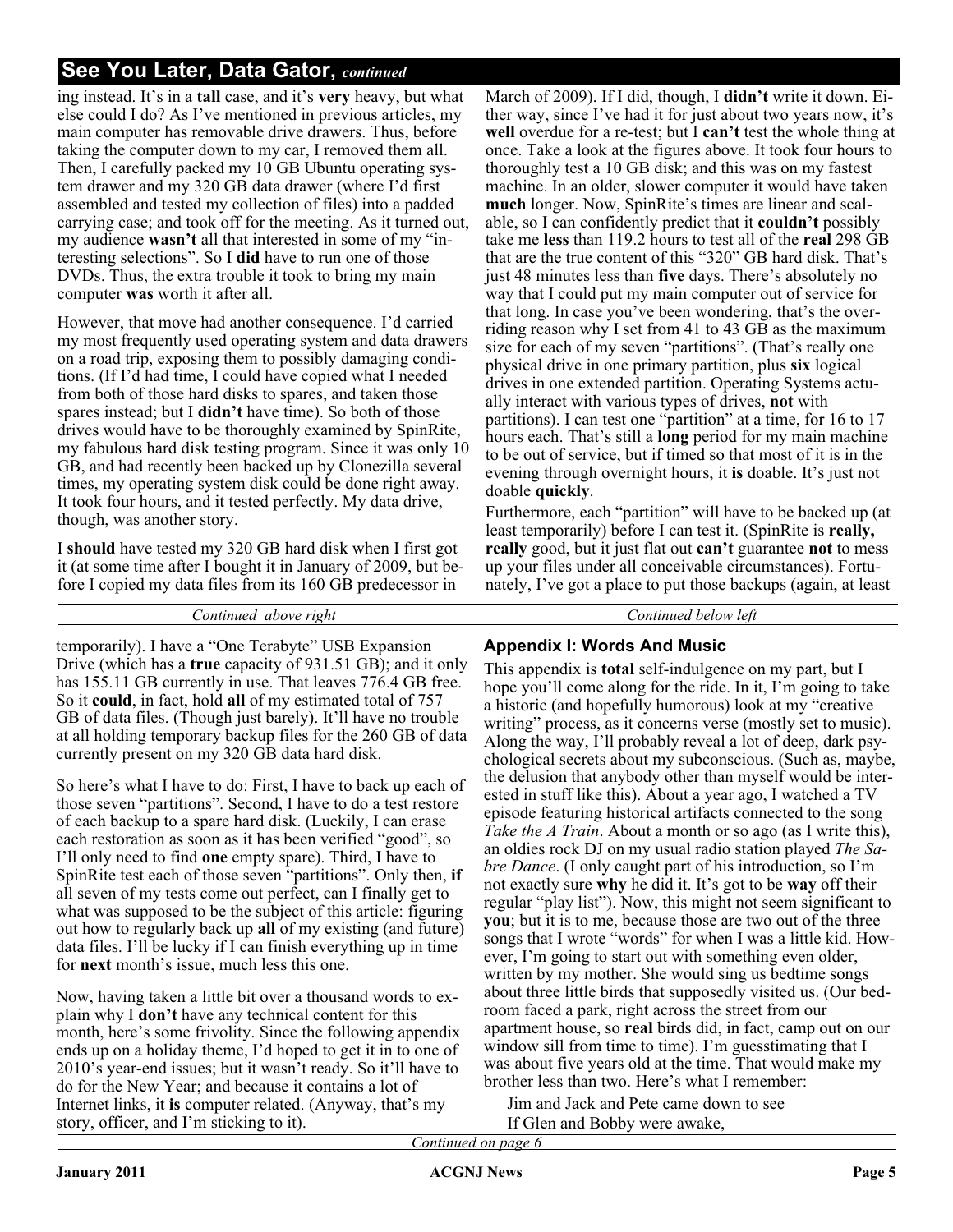### And they....

Unfortunately, that's all I've got. Those words probably started off every song she sang. (It's not as if everything is a blank after that. I can still hear her voice singing melodiously onward. I just can't make out her words. Could it be that I was falling asleep **already**?) That was so long ago now that I can't be sure what I really remember, and what I only imagine that I remember; but I seem to remember her singing to us a lot. (I also remember my father reading us more traditional bedtime stories from commercially published books. So maybe Jim and Jack and Pete were a special treat rather than an everyday occurrence; and that's why I can still recall them all these long years later). Recently, when I told my brother I'd be writing this, he told me that Mom once told **him** that she never prepared ahead of time. She just made up her songs as she went along. Our mother passed away a year ago, just over two weeks after her eighty-ninth birthday. She led a long, happy and productive life, and she was very creative. It saddens me that I don't remember her songs; but I thank her for loving us and for singing them.

### **Sabre Dance**

Now, on to silliness: *The Sabre Dance* is a movement in the final act of the Armenian composer Aram Khachaturian's 1942 ballet *Gayane*. On television, *The Ed Sullivan Show* played it as background music for novelty acts (jugglers, plate spinners, etc). I'm sure that's where I heard it first, as

*Continued above right Centinued below left*

(and maybe sing along), here's a link to a rousing recording:

*[http://www.youtube.com/watch?v=gqg3l3r\\_DRI](http://www.youtube.com/watch?v=gqg3l3r_DRI)*

### **Take the A Train**

Next up: "dumpster diving". About twenty years ago, a guy was doing just that when he came across some printing plates for sheet music to *Take the A Train*, written by Billy Strayhorn in 1939, and used as Duke Ellington's theme song since 1941. (While the music was **always** identified as "written by Billy Strayhorn", it became so associated with Ellington that most people just assumed that **he** wrote it). Last year, our diver took his plates to the PBS TV show *History Detectives*, wondering if they were "the originals". If you follow the show link below, you'll see that they actually turned out to be something even more special; but what surprised me the most was the fact that those plates had lyrics on them. I'd always thought that *Take the A Train* was an instrumental, and that **I'd** written the only lyrics. As it turns out (according to Wikipedia, The Free Encyclopedia), three distinct sets of lyrics were written for it between 1939 and 1944, plus there were many smaller variations. In fact, Ella Fitzgerald sang and recorded it many times. How did I not know this? Well, I'm not really a jazz fan.

Until a few months after my tenth birthday, my family lived in a small three room apartment (four if you counted the

I watched TV with my family. More recently, Conan O'Brien used it on his old NBC show for one of his more extreme recurring characters. I'm guessing that I was about six or seven when I wrote my words for it, using only two: "pup" and "paya". Here's just the beginning of what I would "sing along" (in my head, **not** out loud) each time it played. (It really should be written as **one** continuous line, but I've split it into five lines for "clarity". Plus, it goes **very** fast. So if I left out a pup or two, please don't hold it against me).

Pup pup pup pup pup pup pup

Pup pup pup pup pup pup paya,

Pup pup paya, pup pup paya,

Pup pup paya, pup pup paya,

Paya, paya, paya pup, paya...

I'm not sure if I got those words from the **papaya** fruit, or if the similar sound is just a coincidence. About ten years later, in the mid sixties, Frank Zappa and *The Mothers of Invention* **did** turn me on to the word **rutabaga** (when they "yodeled" it in their song *Call Any Vegetable*). I fantasized about getting a Winnebago Recreational Vehicle and changing the big letters on its side to read "Wootabaga". (Aside from that literary oddity, what teenage boy **hasn't**, at one time or another, dreamed about having his own van or RV someday?) In fact, rutabaga is **still** one of my favorite words. Anyway, if you want to hear *The Sabre Dance*

bathroom). We had only one combination radio/phonograph, which could be heard in every room, and my parents controlled what we listened to. After that, we moved to the first floor of a two floor house. From then on, there was enough room for me to have my own radio without bothering anybody else (or my parents' music bothering me); and I dove straight into rock and roll without a backward glance. Thus, my exposure to *Take the A Train* **must** have happened before my tenth birthday. I wouldn't have heard it or paid any attention to it later. (Taking a guess, I'd say I was eight or nine when I wrote **my** version). As far as records go, one of my father's favorites was *Rhapsody in Blue* by George Gershwin. I never actually looked at the album label myself. Instead, I relied on my understanding of what my father told me. So for a long time, I thought its name was *Wrap City in Blue*. (Think about it. As a "sadness" metaphor, that really **does** make an odd kind of sense).

In my words to *Take the A Train*, I used a repeating syllable trick similar to the one I used with *The Sabre Dance*, but only for the first word. So "Take" is expanded to as many syllables as necessary, while "the A Train" always stays intact and legible. Here are the first two lines. (You can easily make up the rest of them for yourself, if you want to sing along).

Tay yay yake the A Train.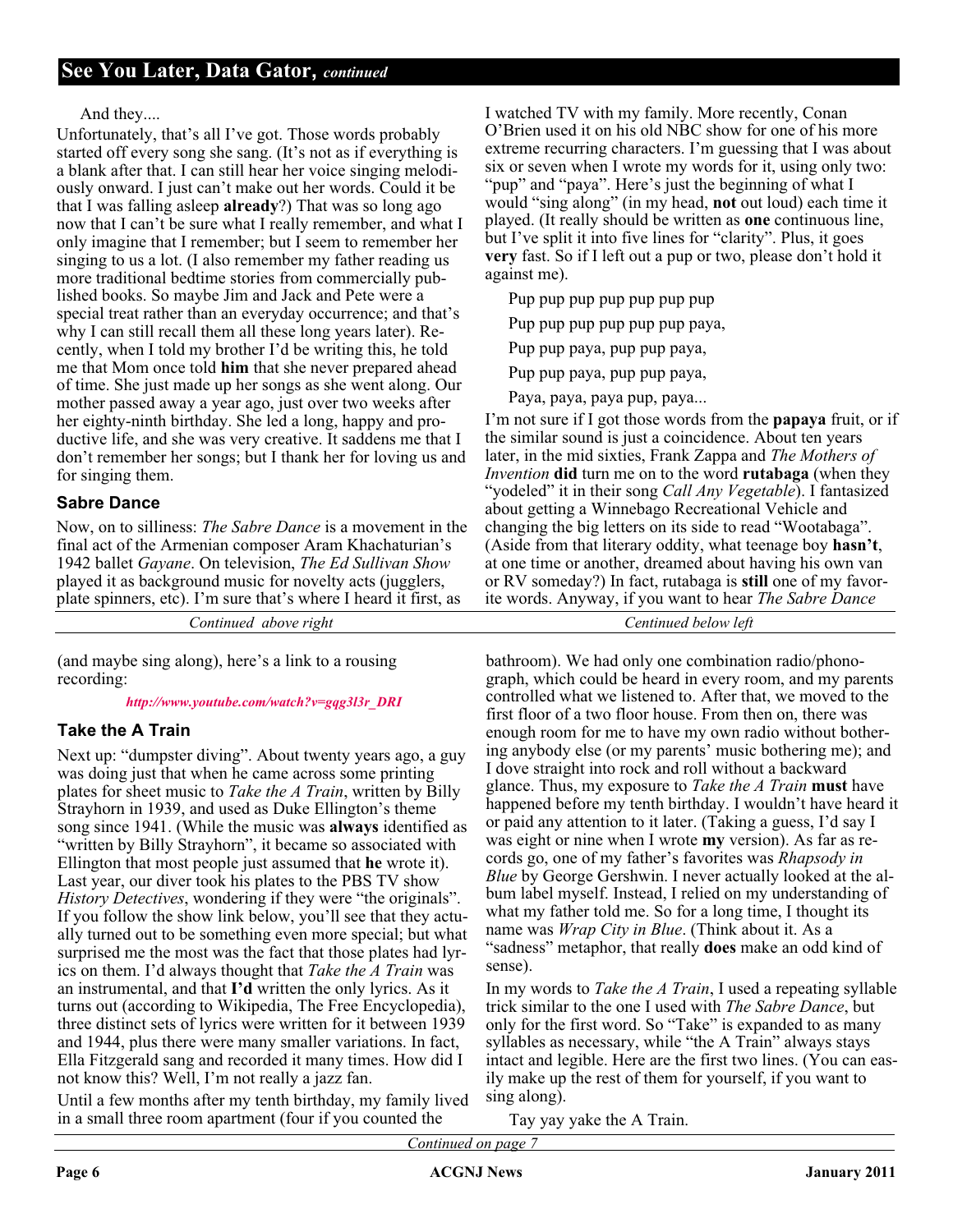Tay yay yay yay yay yay yake the A Train. Unknowingly emulating the Ellington situation, I also wrote another set of lyrics for this song. In my follow up set, line number one is the same; but line number two is **completely** made up of actual real words. (What a conceptual breakthrough!) Here's my second version (although I must confess that I still like my original words better):

Tay yay yake the A Train.

You'll have lots of fun upon the A Train.

Below is a link to the TV show. It **does** feature scenes of an orchestra playing the song as they ride along in a subway car; but I'll leave it as an exercise for you if you want to hear a full recording. There are lots of them out there on the Internet, by Ellington at various stages of his career, as well as by other artists (both with and without singers). You should have no trouble finding something.

*<http://video.pbs.org/video/1536099615/?starttime=2176100#>*

### **Pomp and Circumstance**

The third song that I wrote words for was *Pomp and Circumstance*. (Full title: *March No. 1* of the *Pomp and Circumstance Military Marches*, by Sir Edward Elgar). I **haven't** heard it played on radio or TV recently; but maybe it **was** and I missed it. Wouldn't that be eerie? Anyway, in my town, when I attended grammar school, the earliest graduation ceremony where students actually received diplomas was held when they'd completed the eighth grade. However, **all** the lower grade students attended that ceremony each year, and thus were familiar with the music. At a wild guess, I'd say that I was around ten or eleven years old when I wrote these words. I was very proud of them (and I still am). I think they're pure genius, and consider them to be my first "masterpiece". They consist of the same six words repeated exactly the same for each of the five lines; but the syllables have to be forced a little bit to make them fit. The word "graduate" is drawn out as if it were three distinct words; and the word "today" is pronounced as if it were two words. So that's how I've written and spelled them below. In contrast, the word "others" is rushed slightly, as if it's not quite two syllables long. Since all five lines are identical, I've only printed the first one:

I grad you ate two day, others grad you ate too.

There are many versions of *Pomp and Circumstance* out there on the web, some quite elaborate. Here's a link to a fairly "bare bones" piano version:

#### *[http://www.youtube.com/watch?v=\\_1f7nHsQMFk&feature=related](http://www.youtube.com/watch?v=_1f7nHsQMFk&feature=related)*

### **School Work**

I can give myself an exact age for these next verses. (Words but **no** music this time). They were both seventh grade homework assignments, so therefore I was twelve. In class, the teacher gave us each the same line ("A hateful old bear

*Continued above right Continued below left*

in the zoo") and told us to write the rest of it as a limerick. Here's what I came up with:

A hateful old bear in the zoo,

Had a cold but he knew what to do.

'Stead of taking a pill,

Took a keeper named Bill,

And ate him with one big "Ha Choo".

The teacher repeated this "poetry writing" assignment once a week for quite a while. (Though she only specified the form of verse and gave us the first line that one time). My memory says that I wrote at least a dozen poems. (Oh, how I wish I still had copies). However, I can only call up incomplete details about **one** of the others. Its name was *Snow Fun*, and it was ostensibly about all the joys of playing in the snow; but it was really an elaborate build-up to a "closing joke". I can still recall its structure (which I planned very carefully), but I don't remember most of its words. They must have included "belly flop" sleigh riding, which was one of my favorite winter activities (and still is, on those increasingly rare occasions when I get the opportunity these days). Anyway, *Snow Fun* started out with four rhyming lines, and then a "refrain" containing just two words: Snow Fun. It repeated that structure two or three more times, to establish a pattern. Then it moved in for the "kill", detailing possible (and extremely draconian) punishments for "getting your good clothes wet". Here are the

only words that I remember; the third and fourth lines of the last verse, and then my "zinger":

Beat with a belt or an old razor strap,

And to bed without supper for losing your cap.

'Sno Fun

Each week, the teacher would call a few students up to the front of the room, to read their poems to the whole class. That week, I was one of the chosen. That gave me quite a dilemma, because my joke was a visual pun. The whole **point** was that when spoken aloud, it would sound **exactly** the same as the other refrains. My only hope lay in changing my tone of voice. So for the first refrains, I was emphatic and cheerful. Then, for my closer, I was somber, and I started out low for the "S", then I raised my volume a bit for the "no", then I went low again for the "Fun"; and **I got my laugh!** Isn't it amazing, what wacky things you can wind up remembering for the rest of your life?

### **Midnight in Moscow**

Now, we hop forward a year or two, and go back to broadcast media; but first, a bit of history (from Wikipedia, the free encyclopedia). In Russia, in 1955, composer Vasily Solovyov-Sedoi and poet Mikhail Matusovsky wrote a song called (in English) *Leningrad Nights*. However, at the "request" of the Soviet Ministry of Culture, they changed the lyrics and renamed it (again, in English) *Moscow Nights*. Then, in 1961, Kenny Ball and his Jazzmen (a Brit-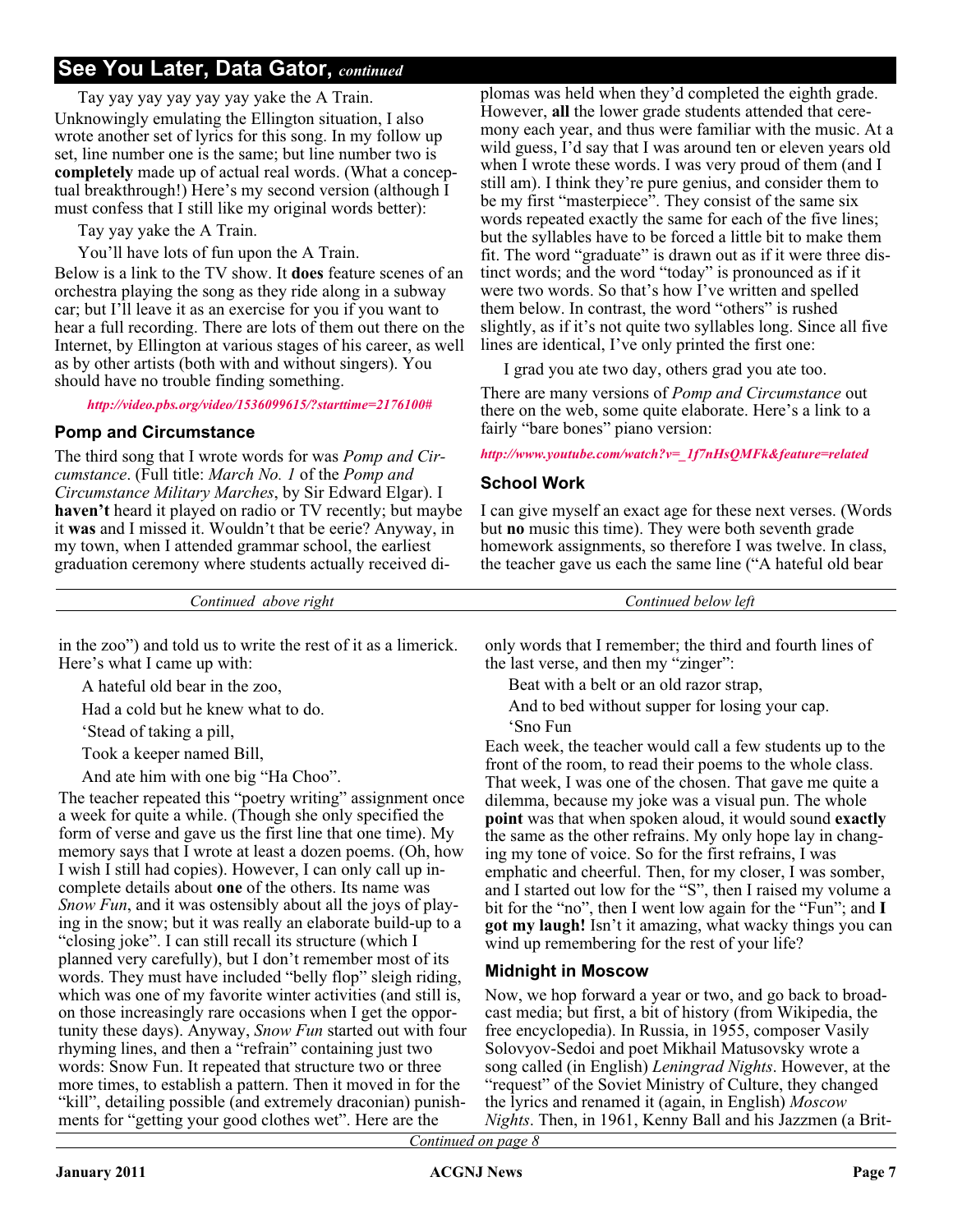ish jazz group) recorded an instrumental version under the name *Midnight in Moscow*, which peaked at number two in the U.S. charts in early 1962; but for me, the most unusual thing about *Midnight in Moscow* is that, when I wrote my lyrics for it, I **missed** the first two lines.

Other than sheer incompetence on my part, I can only think of two possible explanations. The song **doesn't** really have a "lead-in". It opens almost completely "cold", with only two quick drum beats before the first note of the first line; and those first two lines **are** played slightly softer than the rest. So maybe the "Top 40" rock and roll radio station that I listened to at the time assumed that those two lines **were** a lead-in. So (possibility one) maybe the DJs always "talked over" those first two lines. (Top 40 DJs often did stuff like that). Or (possibility two) maybe the radio station itself **skipped** those first two lines. (Top 40 stations sometimes did stuff like that, too). Luckily for me, those lines **were** repeated later in the song. I thought they were a refrain, so I **did** write lyrics for them. Below, I've "promoted" them from lines seven and eight to lines one and two, and put them in parentheses to lessen their importance a bit. They **do** sort of fit in at the start, but I think they work much better later in the song, as a refrain. One other note: The words "Siberia" and "Secret" are pronounced as if each syllable were a separate word, so that's how I've written and

as you might reasonably expect, a pale, emaciated guy in a wheel chair who was breathing from an oxygen tank). In

spelled them below. (Obviously, as the old saying goes, I had "my tongue in my cheek" when I wrote these lyrics).

(No one can protest or even blow their top),

(Else in Sigh beer eee yuh they're dropped).

Oh, the moon is bright,

All the commies are out tonight,

And the spies are doing a great job.

The See crit Police

Never give the spies any peace,

But they let all the thieves go out and rob.

*Midnight in Moscow* is said to be the best known Russian song outside of its homeland. Here's a link to an original Kenny Ball recording:

*<http://www.youtube.com/watch?v=BbrXHMYAz-E>*

### **Telstar**

At last, we come to a "pure" instrumental. *Telstar* was written and produced by Joe Meek, and was performed by The Tornados. It was purposely designed to sound "futuristic", and was released in August of 1962, just five weeks after the AT&T communications satellite Telstar was launched into orbit. It was the **first** single by a British band to reach number one on the U.S. charts; and it **never had any words**. Mine could be the first, and maybe even the only ones ever written. Too bad they don't make much sense.

| Continued above right                                                                                                                                                                                                                                                                                                                                                                                                                | Continued below left                                                                                                                                                                                                                                                                                                                                                                     |
|--------------------------------------------------------------------------------------------------------------------------------------------------------------------------------------------------------------------------------------------------------------------------------------------------------------------------------------------------------------------------------------------------------------------------------------|------------------------------------------------------------------------------------------------------------------------------------------------------------------------------------------------------------------------------------------------------------------------------------------------------------------------------------------------------------------------------------------|
| (Though when has <b>that</b> ever stopped a rock song before?) I<br>also wrote these lyrics with my tongue firmly in my cheek,<br>this time by purposely stringing together a bunch of<br>songwriting clichés. If these lyrics were to "catch on", they<br>might be the <b>only</b> words written by me to go down in his-<br>tory. So I'd be "immortalized" as a talentless songwriting<br>hack. Wouldn't that just serve me right? | one of those ads, two of those phonies were identified as<br>songwriters "Sam and Janet Evening". Struck by inspira-<br>tion, I immediately created the following "knock-knock"<br>joke (and I'm not the only one to have done so, either. Ap-<br>parently, everybody who has ever run across this<br>marvelous verbal pun has independently thought up this ex-<br>act same joke, too): |
| Moon, oh moon,                                                                                                                                                                                                                                                                                                                                                                                                                       | Knock, knock!                                                                                                                                                                                                                                                                                                                                                                            |
| There's such a lovely moon,                                                                                                                                                                                                                                                                                                                                                                                                          | Who's there?                                                                                                                                                                                                                                                                                                                                                                             |
| There's such a lovely moon to see.                                                                                                                                                                                                                                                                                                                                                                                                   | Sam and Janet!                                                                                                                                                                                                                                                                                                                                                                           |
| If me and my true love                                                                                                                                                                                                                                                                                                                                                                                                               | Sam and Janet who?                                                                                                                                                                                                                                                                                                                                                                       |
| Can't find a new love,                                                                                                                                                                                                                                                                                                                                                                                                               | Sam and Janet Evening,                                                                                                                                                                                                                                                                                                                                                                   |
| Soon.                                                                                                                                                                                                                                                                                                                                                                                                                                | You may see a stranger                                                                                                                                                                                                                                                                                                                                                                   |
| Fly me to the moon.                                                                                                                                                                                                                                                                                                                                                                                                                  | And I'd keep on singing, in my best pseudo opera singer                                                                                                                                                                                                                                                                                                                                  |
| Fly me to the moon.                                                                                                                                                                                                                                                                                                                                                                                                                  | voice, until my victim either ran away screaming or pum-                                                                                                                                                                                                                                                                                                                                 |
| Here's a link to an original recording:<br>http://www.youtube.com/watch?v=wAQYxqBxJjQ                                                                                                                                                                                                                                                                                                                                                | meled me unmercifully. (Well, that was the idea, anyway).<br>Seeking further details, I did an Internet search for those<br>ads, and I got exactly one result. Unfortunately, it merely<br>addressed them tangentially, by suggesting that they were                                                                                                                                     |
| Sam and Janet                                                                                                                                                                                                                                                                                                                                                                                                                        | produced at some time during the seventies. Now, I would                                                                                                                                                                                                                                                                                                                                 |
| Quite a long time ago now, the R. J. Reynolds Tobacco<br>Company ran a series of magazine ads in which you were<br>supposed to "spot the Camel smoker" among a lineup of<br>crazily dressed and humorously described "phonies". (Hint:<br>He was always well dressed and ruggedly handsome. Not,                                                                                                                                     | have guessed the sixties myself, but I'll accept the seventies<br>because that's all that I could find; and also, as you'll see<br>below, because it better supports my argument. I ran an-<br>other Internet search, this time for "Sam and Janet", and I<br>got better results.                                                                                                        |

It seems that there was a 1967 British sitcom named *Sam and Janet* (which was, in fact, based on an even earlier ra-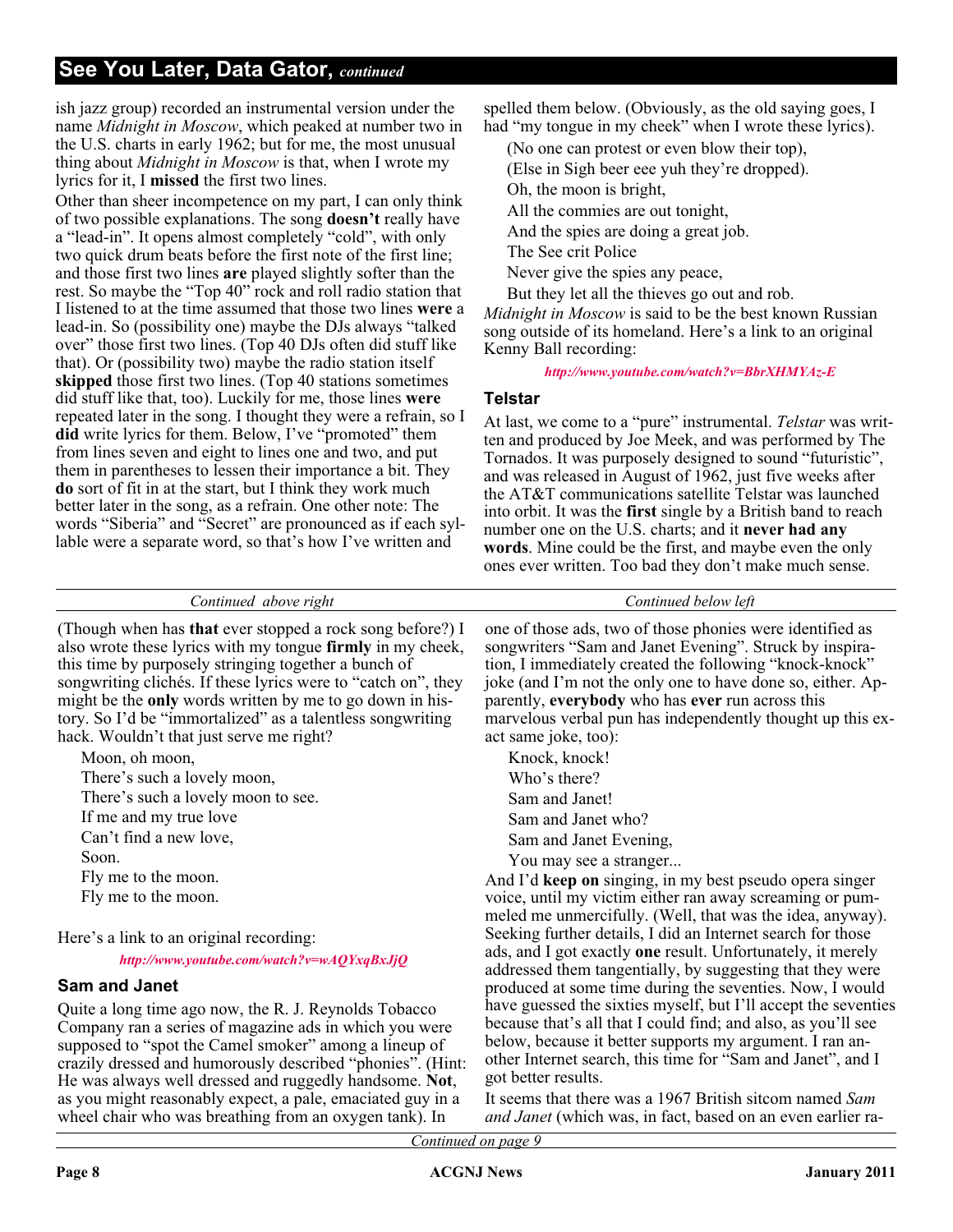dio series). On both radio and TV, Janet was played by Joan Sims (who also appeared in many of the *Carry On...* movies). Here, apparently, I reached the limits of Internet "wisdom", because I could easily find dates for her movies, and for that particular TV series (which only ran for one season); but I couldn't find dates for that radio series. Not under "Sam and Janet", and not by directly searching for "Joan Sims", either. However, I **did** get enough for the purposes of this article. Namely, "1967" for the TV show versus "seventies" for the Camel ads. This comparison suggests that when I stole (oops, I mean "borrowed") Sam and Janet from that ad for my knock-knock joke, I **wasn't** appropriating it from its original author(s). He, she or they had probably swiped it as well, from some unsung genius's knock-knock joke that had somehow wended its way across the Atlantic in the late sixties.

My next step, obviously, would be to write my own set of lyrics for the song. (In case you haven't already guessed, that would be *Some Enchanted Evening*, from Rodgers & Hammerstein's 1949 musical *South Pacific*). The original song has five verses. Verses one, two and four have the same amount of words, and use pretty much the same music; while verses three and five have less words and use different music. While I almost certainly heard "original cast" or other commercial recordings of songs from *South Pacific* before I was ten (on my parents' radio, etc.), **my** lyrics were modeled on the 1965 release of *Some Enchanted Evening* by Jay and the Americans. (It made the

*Continued above right Continued below left*

mental "back burner", and went on to other things. (All of this stuff just drifted around in my memory for years. I **never** wrote any of it down until I started writing this appendix).

Eventually, when this particular project re-occurred to me, I came up with the words "met a forest ranger". I have a vague feeling that Johnny Carson gave me that idea (presumably through his TV show), but I can't remember when or how. After that, my brain tripped me up by insisting that my third line **also** had to end with a word that rhymed with "stranger". Stumped again, I relegated it to the back of my mind and moved on. Some time later, I thought of the word "danger", but then stalled once more. Another timeless interval passed before I associated "ranger" and "danger" with Smokey Bear. Then, **at last**, I was able to finish my first verse; but that left my song stuck out in the woods with Smokey. In my second verse, I needed to turn the song's focus back on to Sam and Janet. Inspiration struck when I thought of a different career for them, and everything else **finally** fell into place.

Some "performance" notes: At the end of the fifth line, the two syllable word "shovel" has to be sung to only **one** note in the score. Actually, there **is** a one syllable word that **would** have worked there: spade. Furthermore, that really **is** the type of shovel that Smokey Bear carries. However, I just **didn't** like it. Even though shovel has to be "squeezed" in, I

Top 20, but **didn't** crack the Top 10). It was sung by Jay Black, the most well known Jay. (He's the "middle" Jay of the three men who have sung lead for that group under that name). Jay's version has only four verses, skipping verse three of the original. Instead, **its** verse three starts out by reprising the first half of verse one, then continues into a slightly modified version of the **second** half of the original verse four. (Four of the words were changed, I guess to better suit somebody's taste). Jay's verse four is, of course, the original verse five.

I'm not at all confident about that "seventies" date for those cigarette ads. I was a teenager for most of the sixties, and I was in my twenties for most of the seventies. I think that I'd have been much more likely to have made up a knock-knock joke as a teenager; but even **that** is sort of old for that kind of joke. (Especially considering the political and social climate of the sixties). Maybe I only told it to close relatives. That way, at least, I wouldn't have lost any social standing for being "uncool". (All of my relatives already knew that about me, anyway). Whenever I made up that joke, though, it was a **long, long** time after that before I finished my lyrics. For quite a while, I was hung up after the first line. Although I had absolutely **no** intention of using "stranger" (the last word in the original second line) at **any** point in my lyrics, for some reason my brain just flat out **wouldn't** let me end **my** second line with a word that didn't at least rhyme with it. Temporarily stymied because I couldn't work out anything that fit, I put my lyrics on a

**much** prefer the way it sounds. Also, at the end of the seventh line, the word "fire" is pronounced as if each syllable were a separate word, so that's how I've written and spelled it below. Finally, the last three syllables of the last line are distorted because that's the way they're supposed to be sung. If you're unsure about this, listen to the "bonus" link below. In **his** last line, Brian Stokes Mitchell does it quite nicely.

Sam and Janet Evening Met a forest ranger Who told them of danger From an enormous bear. Who carries a shovel, And wears ranger clothes, And warns about fy ur Wherever he goes.

Sam and Janet Evening Listened to the story, And perceived the glory That this bear's tale would bring. So they signed him up, To go on TV; And each time he does, they Keep part of his fee.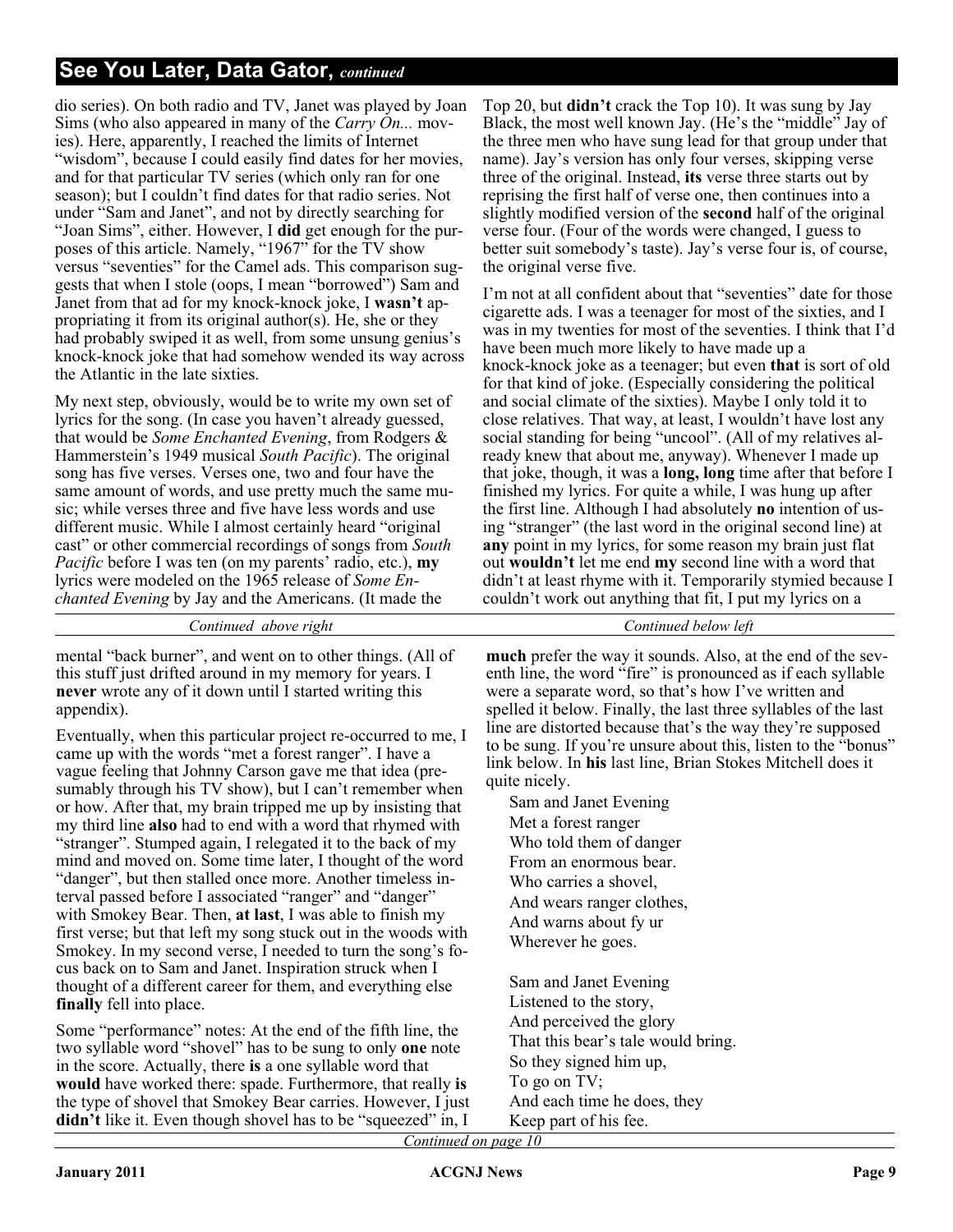'Cause they are agents,

That's what agents do.

'Cause they are agents,

### That's what aaaay GENTS **DOOOOOOOOO!!!**

Here's a link to the Jay and the Americans version (which **does** include verse two):

#### *<http://www.youtube.com/watch?v=hWpWem5Z4tw>*

As a bonus, here's a link to an interesting duet, sung at Carnegie Hall in 2005 by Reba McEntire and Brian Stokes Mitchell. (They sang verses one, three, four and five, but they **skipped** verse two).

*<http://www.youtube.com/watch?v=4IbDxCIuuWk>*

### **Wet Christmas**

Five or so years ago, we had a **really** wet winter, and it inspired me to song; but not totally, because I didn't make up all my own words. Of the nine lines below, I didn't change three of them **at all**. In four more, I only changed one word in each line. In only two lines did I change most of the words, and even there, I kept the first two words of each line. After all, this is a **parody**. So the song is **supposed** to be recognizable. (I **did** try to work the words "global warming" in somewhere, but they just wouldn't fit). Actually, this **isn't** the only song parody that I've toyed with over the years, but it's my latest effort (and, I think, my best).

about twenty years ago, at her big seventieth birthday party. We were being silly and facetious; but at the same time, we really **meant** each and every word of it. Like Sam and Janet, this song seems to have inspired a lot of jokesters as well. When I was searching the web for details about the original song (written in 1915 by Theodore Morse and Howard Johnson), I ran into a lot of parodies, some of which coincidentally duplicated a few of our lines. Anyway, here's our version:

M is for the many things she gave us.

I'm dreaming of a wet Christmas Just like the ones I used to know Where tree tops glisten And children listen To hear soggy tales of woe

I'm dreaming of a wet Christmas With every Christmas card I get May your dikes be rigid and set

And may all your Christmases be wet Here's a link to Bing Crosby's justly famous 1942 recording of Irving Berlin's *White Christmas*. With **at leas**t 50 million copies sold worldwide, it's considered to be the biggest selling "single" of all time. (At 33 million, second place goes to *Candle in the Wind 1997*, Elton John's tribute to the late Princess Diana. It's a re-composition of *Candle in the Wind*, his 1973 tribute to Marilyn Monroe).

### *<http://www.youtube.com/watch?v=CYVvcf1QqXc>*

### **Mother**

As I was putting the "finishing touches" on this article, something struck a chord in my memory; and this song popped out. It doesn't quite fit into the chronological order that I followed above; but it **does** bring us full circle. I started this appendix with something Mom sang to us. Now, I'll finish it with something my brother and I sang to **her**

O is for the other things she gave us. T is for the thousands of things she gave us. H is for the hundreds of things she gave us. E is for everything that she gave us. R is for the rest of the things she gave us. Put them all together, they spell Mother, The one who gave us lots of things. See you next month.  $\Box$ 

### **Circuit Writer Version 7.6**

*Continued above right Continued below left*

### *Jim Scheef (jscheef (at) yahoo.com), Danbury Area Computer Society(www.dacs.org)*

### **A new language for the web – HTML5**

I have enough trouble getting web pages to look right, now, and they want to bring out a new version of HTML? They're kidding, right? Wrong! But the finalization of the new spec is planned for 2022, so why worry? Well this will cause a new round of browser wars as each browser incorporates pieces of the new spec that get cast in stone earlier than the rest. Naturally not every implementation will be perfect and the bugs that get traction become the "real" specification. That's what happened in the first browser wars. It will be years before we get past the bugs in early

versions of Internet Explorer that became baked into the web. It will be hard to avoid that happening again without major cooperation between the browser makers, which may actually happen. Remember that this will be a three-way race now that Google has released Chrome. Chrome's market share may be small (infinitesimal?) right now, but for better or worse, it will grow as Google makes it the base for new products and services.

One of the interesting aims of HTML5 is to reduce the need for proprietary browser plug-ins like Adobe Flash, Microsoft Silverlight and Sun JavaFx. While rolling video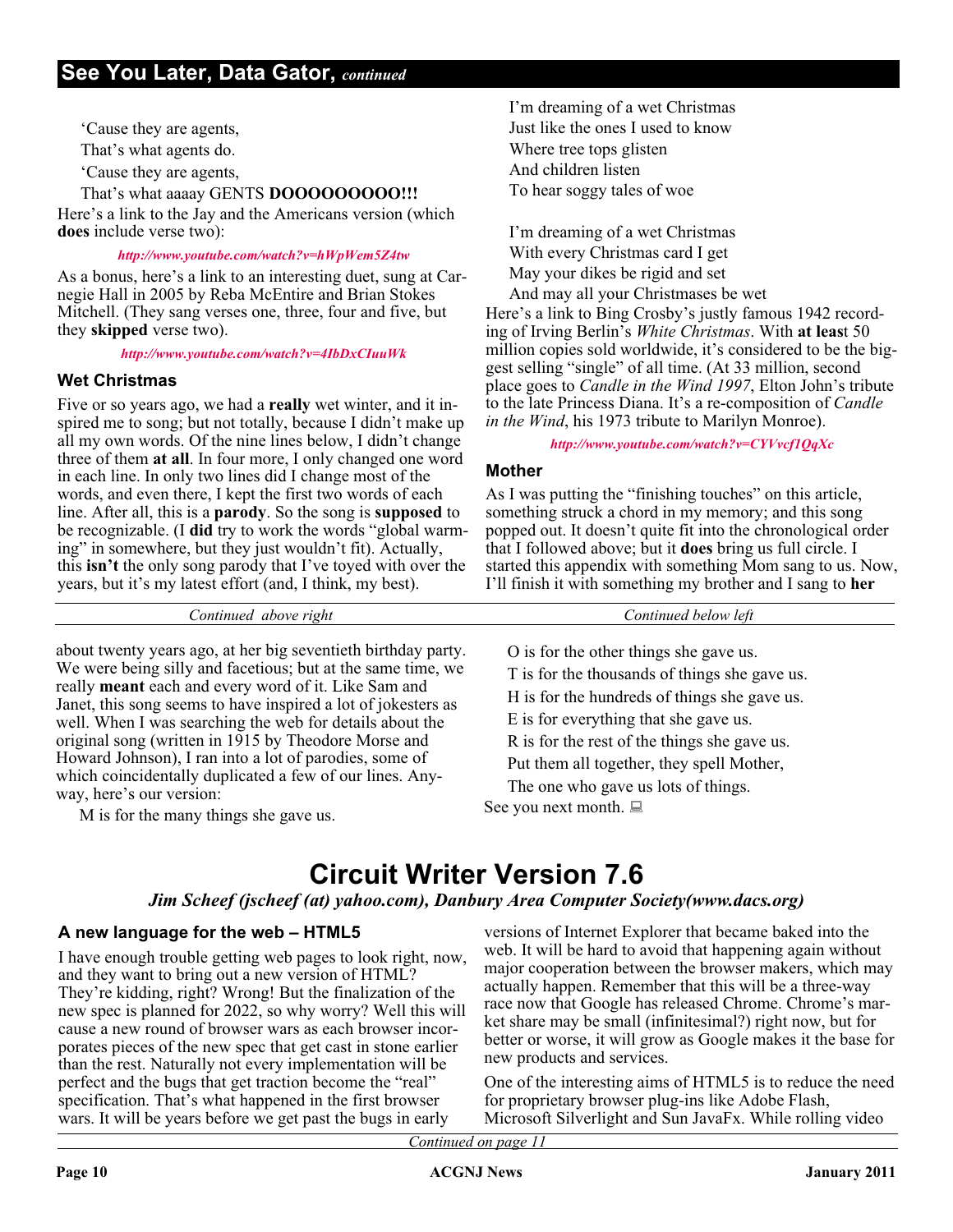### **Circuit Writer Version 7.6,** *continued*

and animation into the basic HTML is a worthy goal, I'm sure all three software houses will just roll over and play dead on this one. One HTML5 technology that sounds really interesting is "local storage" that will allow web-based applications to continue working without an Internet connection, so good-by Google Gears. So the new spec will have no chance, right? Well, all the browser makers, including Opera, are involved in designing the spec and are implementing the parts that they believe are "close enough." There is an eWeek synopsis at <*[tinyurl.com/y92jsc2](http://tinyurl.com/y92jsc2)*>. I would be happy if all the next HTML adds is decent security and thus some privacy. (You cannot have privacy without security), If you were betting on a quiet decade for software, you lose!

### **Yet Another Microsoft Office**

If you're like me, you're still struggling to learn that infernal ribbon bar in Microsoft Office 2007. So I'm sure you'll want to jump on the chance to try Office 2010! Yes, the next version is in beta. It looks like

<*[microsoft.com/office/2010](http://www.microsoft.com/office/2010)*> will get you there. Good luck and don't install it on your primary machine! Let me know if you like it.

### **Hacking your Toyota?**

The news media frenzy about the Toyota "sudden acceleration" problem just never seemed like they had it right – not

*Continued above right Continued below left*

butterfly should be positioned to allow the desired amount of air to enter the engine fuel injection. Now the possibility exists for the computer to tell the throttle to open in a way that does not directly correspond to how the driver presses the gas pedal. Wikipedia has the best explanation of such a system <*[en.wikipedia.org/wiki/Drive\\_by\\_wire](http://en.wikipedia.org/wiki/Drive_by_wire)*> that I could find in a short search.

Now if drive-by-wire throttles make you queasy, add in the "brake-by-wire" systems that are in every hybrid car. Hybrids need to use braking energy to recharge the batteries. They do this by using the electric motor as a generator to do as much braking as possible. Naturally this means delaying the application of the regular brakes on each wheel, so a wire connects the brake pedal to the brakes rather than the traditional rod pushing on a hydraulic cylinder. To oversimplify, the more the car can delay using the regular brakes, the better the gas mileage. So now that several computers – hopefully working in unison – control how your car goes and stops, software is needed to tell those computers what to do. And we all know how well software works, don't we? Today the Toyota story in the news is how they will "give braking a higher priority" in new models. Golly gee

Toyota and certainly not the major news media. I could never understand how a floor mat could cause a car to "suddenly accelerate". Since I don't own a Toyota I haven't paid that much attention but this story has started to make sense when I started to hear about "drive-by-wire" throttles. Once upon a time there was a carburetor on every automobile engine. A mechanical linkage of rods and levers connected the accelerator pedal to the butterfly valve in the throat of the carburetor. Pressing the accelerator pedal opened the throttle valve allowing more air into the carburetor which mixed in fuel and fed that mixture to the cylinders to make the car go. If that linkage became stuck, the throttle could be held open with disastrous results, but first the driver had to step on the gas to open the throttle to a point where it could stick.

Few Toyota stories matched the stuck throttle scenario and the "sudden acceleration" scenario most certainly did not – but a "drive-by-wire" throttle system does. Such a system opens up all kinds of new possibilities that are not related to a mechanical linkage because there is no mechanical linkage. Drive-by-wire is a system where the accelerator is connected to an electronic sensor rather than to the engine. A wire (literally) is all that connects the gas pedal to the engine. Of course there is a computer in there along the way. The fact that the driver presses on the gas is just one of many inputs to a system that computes how the throttle

wiz. When I put my foot on the brake pedal, by God, that is my TOP priority!

### **Droid Does Sometimes**

I have run out of time, but I must add a short story about using Droid navigation. Returning from Boston a couple of weeks back, I wanted to stop at a Borders Books store. So I used the browser in the Droid to do a Google search and found a Borders that seemed to be on the way home. So I pointed to the address and told the Droid to navigate and off I went. A short time later, I drove into a neighborhood a short distance from the highway and the Droid announced that my destination was on my right. Only there was there no Borders, there was not even a shopping center – nothing! Just somebody's driveway. I'm not sure where the failure occurred – in the navigation, the address shown on the website, or Google Maps. I was too stunned to try to figure it out at the time and just drove back to the highway. Has anyone had a similar experience with Google navigation or some other navigation product? Let me know.

*This article has been obtained from APCUG with the author's permission for publication by APCUG member groups; all other uses require the permission of the author (see e-mail address above).*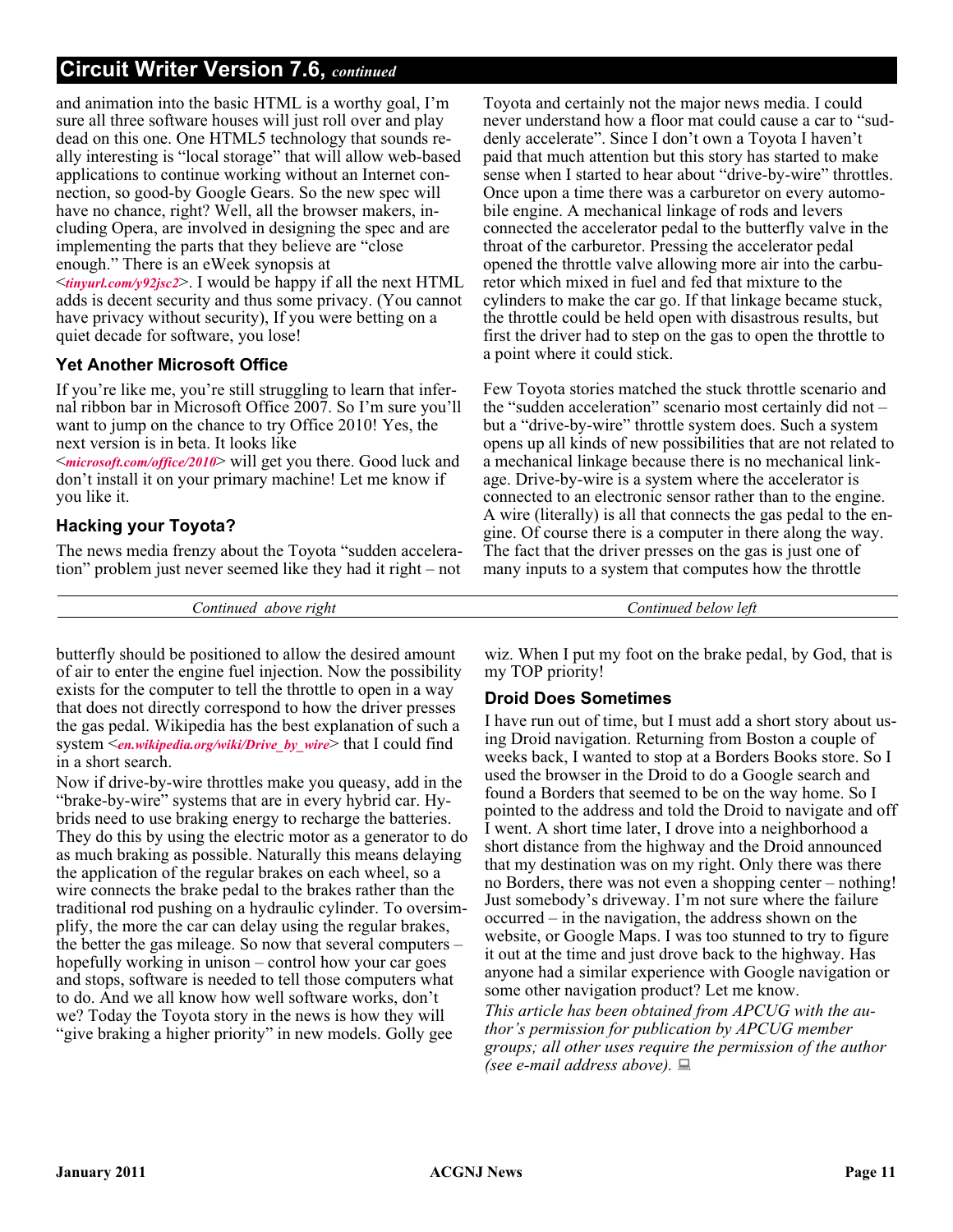### **Corel Painter 11**

### *Iris Yoffa (irisonthego (at) gmail.com), Tucson Computer Society ([www.aztcs.org\)](http://www.aztcs.org)*

I read a number of Painter 11 reviews online before asking to review this latest release of Corel Painter. Some say the application improvements and additions are numerous and notable. Others say that while there are not an abundance of new features and enhancements, the ones you'll find are quite significant and easily make the upgrade a good investment of time and money. For myself, after taking a test ride, I go with the second opinion. The improved interaction between the Wacom Intuos III and this version of Painter brings digital media drawing and painting even closer to the natural media experience. What an amazing achievement!

The CD and brief documentation come in a small "eco-friendly" package. No unnecessary packing material. The new features are listed on page two of the 4.75" X 5.25" manual, followed by an abbreviated tour of the workspace, some basics about working with digital media, using the multitude of brushes and textures, and a few pages for Photoshop users making the transition. So what's new? The RealBristle category now has the addition of "DryMedia" brushes, which behave remarkably close to their real media counterparts. The Markers build color with each successive stroke. The Pen responds to stroke velocity with varying thickness of stroke. The Pencil & Chalk are sensitive to your stylus angle (point or side) when drawing.

The support for Wacom's Cintinq and Intuos products has been enhanced. Support for native Photoshop files now includes color profiles and layers. The redo on the color management interface is intuitive and makes it much easier to navigate than its predecessor.

A Lasso has been added to the selection tools, and responsiveness of the Marquee and Magic Wand tools has been improved. A new Transform tool groups together the move, scale, rotate, skew, distort and perspective distortion functions. There have been enhancements to the brush controls, color and mixer palettes. But best of all, brush performance is noticeably more responsive than in previous versions.

I'd never previously used the auto-painting feature in the underpainting palette, but tried it out in this version. It's a great way to have the program create an initial sketch or base layer for your art.You can select to use any brush category and variant, manually adjusting brush properties such as size, opacity, or jitter.

You can place a tic next to "Smart Stroke" and "Smart Settings," telling Painter to follow the perceived forms in the photo when selecting the brush options used for applying the auto-painting strokes. From here you can add a new layer for building up the image. Place a tic next to "Preserve Transparency" to protect empty areas (areas that don't contain brush strokes), in the underlying layer.

*Continued above right Continued below left*

Place a tic next to "Pick Up Underlying Color" when using a brush variant that supports allowing the current layer to interact with the lower layer. The layer panel contains a drop down list of blend modes that can create some interesting results in how the two adjacent layers interact.

Painter can seem overwhelming with its wealth of features and options. Approaching this program as a newbie should be done in the same way that a new user might approach Photoshop.Learn the interface basics and keep a reference handy as a reminder of where tools, panels and such things are located. Pick one brush and learn what you can do with it before considering what to learn next. Find a book that speaks to you and stick with it.

This is the program that in version 1 brought us a tremendous number and variety of brushes, including cloners, as well as paper textures and surface textures (3D emulation) back in 1991. When I was first introduced to Painter (in version 3), I was amazed by the Image Hose, a tool that generated patterns of images and that could be customized by the user in a variety of ways. Using the canned variants, I was fairly impressed with the logos I could spit out.

### **In Summary**

So what's my take on this upgrade? All these new features and feature enhancements are wonderful. But for me it's all about the brushes, the emulation of actual artists' tools and the just-plain-fun features and plug-ins.

To get the look and feel of using oils, watercolor, chalk, pen, liquid ink, distortion tools or pencils, just to name a

few of the many brush categories, you really need a Wacom tablet. I was about to add "or equivalent," but I don't think that there is anything quite like working with a Wacom.

To get the most out of Painter, throw caution to the wind, there are no mistakes  $CTRL/CMD + A$  (select all) followed by Delete will remove any unwanted traces from your canvas. Painter 11 is the doorway into endless hours of exploring and discovering your creative nature. No toxic fumes, messy setup or tiring cleanup

About: Corel Painter 11

Vendor: Corel (*[www.corel.com](http://www.corel.com)*)

Price: \$399 full version; \$199 to upgrade

Requires: Windows XP (32-bit or 64-bit Editions), or Windows Vista (32-bit or 64-bit Editions) with latest Service Pack, Pentium® IV, 700 MHz or greater, 1 GB of RAM, 500 MB of hard disk space for installation, 24-bit color display, 1024 x 768 screen resolution, CD-ROM, Internet Explorer 6 or greater, Mouse or tablet.

Mac OS X 10.4 or 10.5 (with latest revision), Power Mac G5, 700 MHz or greater, 1 GB of RAM, 500 MB of hard disk space for installation, 24-bit color display, 1024 x 768 screen resolution, CD-ROM, Safari® Web browser, Mouse or tablet.

*This article has been obtained from APCUG with the author's permission for publication by APCUG member groups; all other uses require the permission of the author (see e-mail address above).*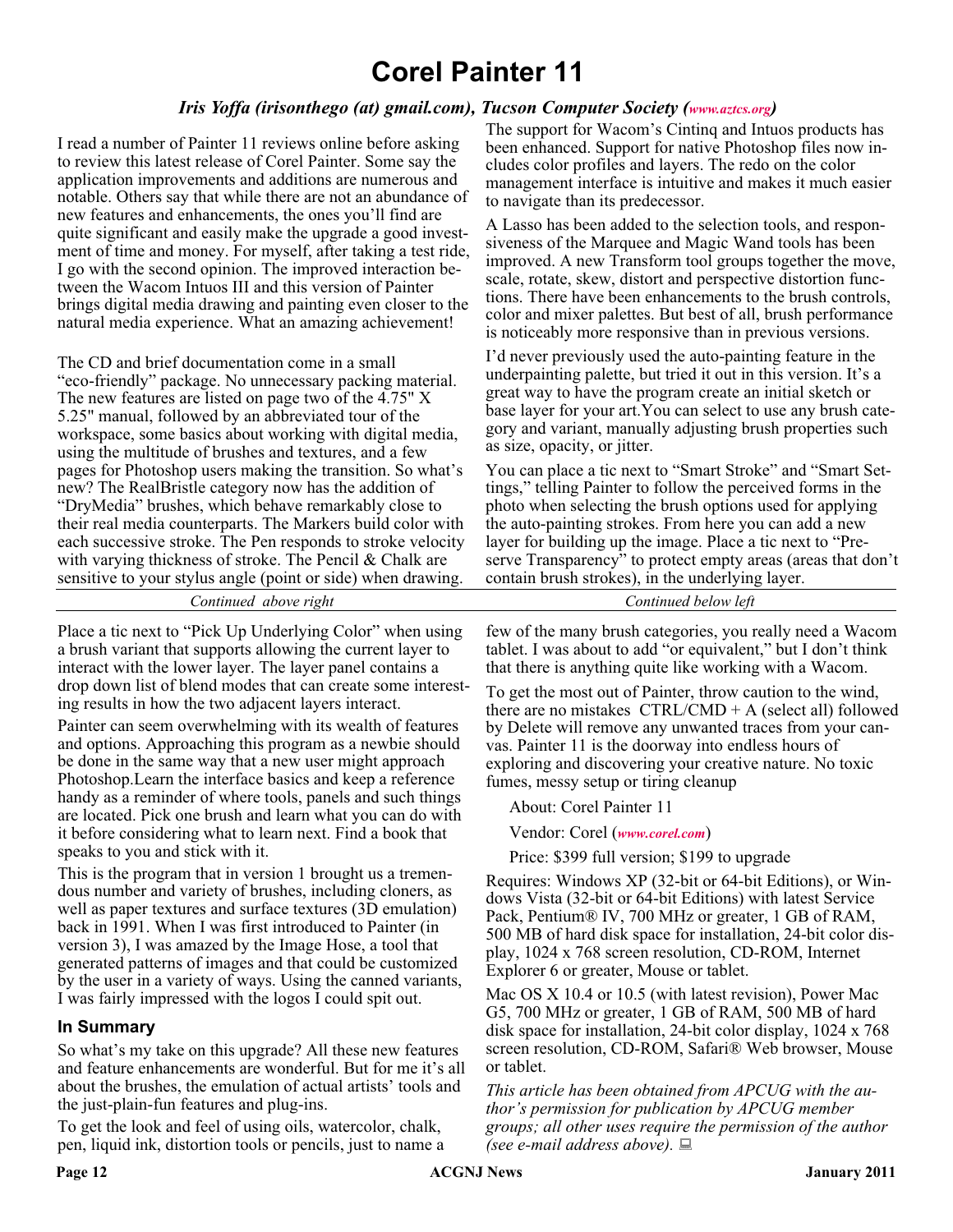### **6 Simple Rules Fight Phishing**

- Be skeptical
- Always look at link URL before clicking
- Check email headers for actual sender
- Use Google toolbar or any other anti-phishing technique/filter
- Use a secure browser (to verify URLs)
- Report phishing

Read details of rules at *<http://bit.ly/c3XBog>*

Test how safe you are from a phishing attack…

Take a "fight phishing" test offered by Paypal at *<https://www.paypal.com/fightphishing>*. It's free and you don't need a Paypal account to take the test.

You'll be asked five simple questions, and if you can answer all of them you won't need to learn more about phishing at *<http://bit.ly/bB1llL>*.

### **35th Anniversary Newsletter CD Now On Sale** Beta .09 **Abbi** Release Amateur Computer<br>Group of New Jersey NEW Amateur Computer \$8.00, includes postage Founded 1975 \$7.00 if you pick it up at a meeting 35<sup>\*</sup> Anniversary Newsletter Collection (Mulume 1, Number 1 Brenigh Wearne 35, Sure) Dopyington 1975-2010 to ACOHA Get yours at fight funeral today! **Back Issues Still Needed** Our collection remains incomplete. Below is a list of missing newsletters. Anyone who lends us one of these (or supplies a good clear copy) will receive the next CD as our thanks. 1975: #2 and #3 (dates uncertain)

1976: January

1984: August

1985: June, July, August, September.

### **SIG News**

### **C/C++ Programming**

*Bruce Arnold (barnold@blast.net) <http://www.blast.net/barnold>*

This is a forum for discussion of programming in general, beginning and intermediate level C, C++, C-Win programming, hardware, algorithms, and operating systems. We demonstrate real programming in a non-intimidating way, presenting complete code for working programs in 3-5 sheets of paper. Sample code is posted on our Web page after each demonstration.

*December*: Creating A Christmas Card Image. This month's program creates a "Christmas Card" like image using the GDI+ graphics that are included with the Microsoft Visual Studio C++ 8. This is a CLI DOT NET program. The program draws a background of stars, a foreground of snow, and then 50 randomly located Christmas trees complete with lights. Visual Studio  $C++$  includes many Graphics functions. The object of this program is to create a simple holiday image. The program uses some of the most sophisticated Dot Net Library functions including the following: ResourceManager(), GetExecutingAssembly(), Bitmap(), Timer(), ClientRectangle, Random(), DrawImage(), FillEllipse(), and others.For details and sample code, visit our Website. *Our next meeting January 18*.

### **Mobile Devices**

*Brenda Bell (mobdevsig@acgnj.org)*

The Mobile Devices SIG meets the second Wednesday of alternate months, 7:30PM at SPRS in Scotch Plains, NJ.

The Mobile Devices SIG focuses largely on curent-generation cellphones and smartphones (such as Blackberry, Android, iPhone) which bridge the gap between basic cell phones and traditional computers, and how they can help you manage and organize your life.

Our membership ranges from those who have recently acquired their first, basic cellphone to those who develop applications for today's modern smartphones, iPods, and ultraportable computers. While we expect to spend much of our time investigating the built-in features and specialized applications available to modern smartphones, if you bring your basic (or multimedia) cell phone, iPod, or other mobile device with questions on how to use it, where to find applications, or what features they have, we are always happy to help! Meet and greet and plan where this event goes. Bring all your ideas, PDAa, fancy phones, etc. *Our next meeting February 9.*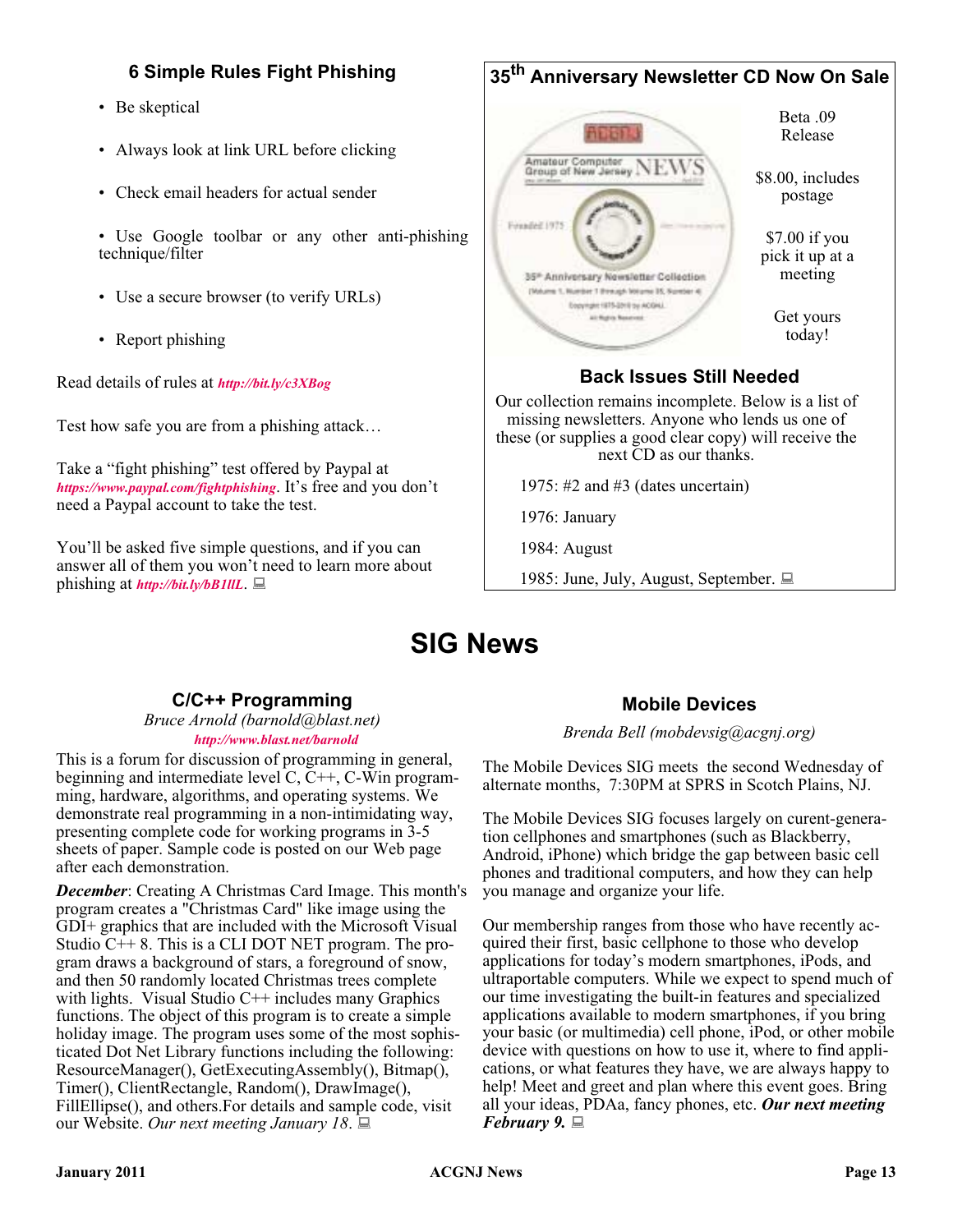### **SIG News**, *continued*

### **Layman's Forum**

Matt Skoda (som359@aol.com) *<http://www.acgnj.org/groups/laymans.html>*

*We meet on the second Monday of the month* (no meetings in July and August) to discuss issues of interest to noviceusers or those who are planning to get started in computing. Watch our Web page for updates and announcements.  $\Box$ 

### **FireFox Activity**

*Firefox@acgnj.org*

This SIG is intended to be an open forum for **all** FireFox and Mozilla techniques and technologies, to encourage study and development of web sites of all kinds. All browsers will be considered and examined. All are encouraged to "think out of the box" about new web site design. All members and guests are invited to check out the design concepts and voice their opinion. *Next meeting, January 17*.

### **NJ Gamers**

*Gregg McCarthy (greggmajestic@gmail.com)*

*<http://www.NJGamers.com>*

*[www.lanparty.com](http://www.lanparty.com)*

**The next Friday Night Frag will be January 14, 6 p.m. to Saturday 12 noon — 18 hours for 5 bucks!**

BYOC - Bring your own computer

BYOF - Bring your own food.

and if you don't like sitting on metal chairs... BYO chair!

### **LUNICS (Linux/Unix)**

Andreas Meyer (lunics@acgnj.org)

*<http//www.acgnj.org/groups/lunics.html>*

LUNICS is a group for those who share an interest in Unix and similar operating systems. While we do quite a bit with Linux, we've also been known to discuss Solaris and BSD as well. We meet on the first Monday of the month at the Scotch Plains Rescue Squad. See the web page for directions and more information.

*Our next meetings, January 3, February 7*

### **Window Pains**

John Raff (jraff@comcast.net)

#### *<http://www.acgnj.org/groups/winpains.html>*

Our intent is to provide members with Windows oriented application discussions, Microsoft and Linux style. Presentation to be directed to more heavy technological level of attendee, although newbies are welcomed.

*January 18:* Very small computers (ie Linutop, Basic Stamp, Arduino), Mark Sproul.

### **Main Meeting**

#### *<http://www.acgnj.org/groups/mainmeet.html>*

*Mike Redlich (mike@redlich.net*)

*January 7*: Introduction to Dreamweaver Paul Syers. ■

### **Web Dev**

Evan Willliams (ewilliams@collaboron.com)

This SIG is an open forum for all Website Development techniques and technologies, to encourage study and development of web sites of all kinds. All languages will be considered and examined. The current project is a CMS for the club. Anyone interested in starting a new project, come to the meeting and announce / explain. Provide as much detail as possible. WebDev should be an all-encompasing development and examination forum for all issues, applications, OS, languages and systems one can use to build Websites. We currently have two Web dev languages .NET and Java as SIGs but other langages and OS need to be investigated, examined and tested; Windows, Linux, UNIX, DEC, Vax, HP etc. Intel-PC, Motorola - MAC etc. *Our next meeting January 12.*

### **Java**

Mike Redlich (mike@redlich.net) *<http://www.javasig.org>*

*December*: Rapid Web Application Development with Grails.

*January 31:* Technical overview of Spring Roo by Ken Rimple and Gordon Dickens from Chairot Solutions. Spring Roo is a lightweight, next-generation rapid application development tool, which can easily build full Java applications in minutes  $\Box$ 

### **Hardware Activity**

Mike Reagan (hardware@acgnj.org)

This group is dedicated to repairing, refurbishing and/or recycling older computers. Ten people attended the first meeting of the ACGNJ Hardware Activity; so there is still a market for this type of event. One guy came all the way from the Bronx! Although we looked at some of the older equipment stored in the back room, most of our time was spent in talking about past experiences and planning for the future. Hopefully, we can establish a viable long-term schedule of projects, and keep the interest of those who attended this inaugural meeting. If you have a hardware problem, bring it in and we can all help fix or demolish it. (no guarantees either way)

### *Next meeting January 27*

### **Investment Software**

Jim Cooper (jim@thecoopers.org)

#### *[http://www.acgnj.org/groups/sig\\_investment.html](http://www.acgnj.org/groups/sig_investment.html)*

The Investment SIG continues with presentations on how to use analysis programs TC2000 and TCNet. Large charts are presented on our pull down screen and illustrate the application of computer scans and formulas to find stocks for profitable investments. Technical analysis determines buy points, sell points and projected moves. Technical analysis can also be used on fundamentals such as earnings, sales growth, etc. We're no longer focusing on just Telechart -- if you are using (or interested in) Tradestation, eSignal, VectorVest -- or just in learning how to select and use charting and technical analysis, come join us !!

### *Our next meetings: January 13.*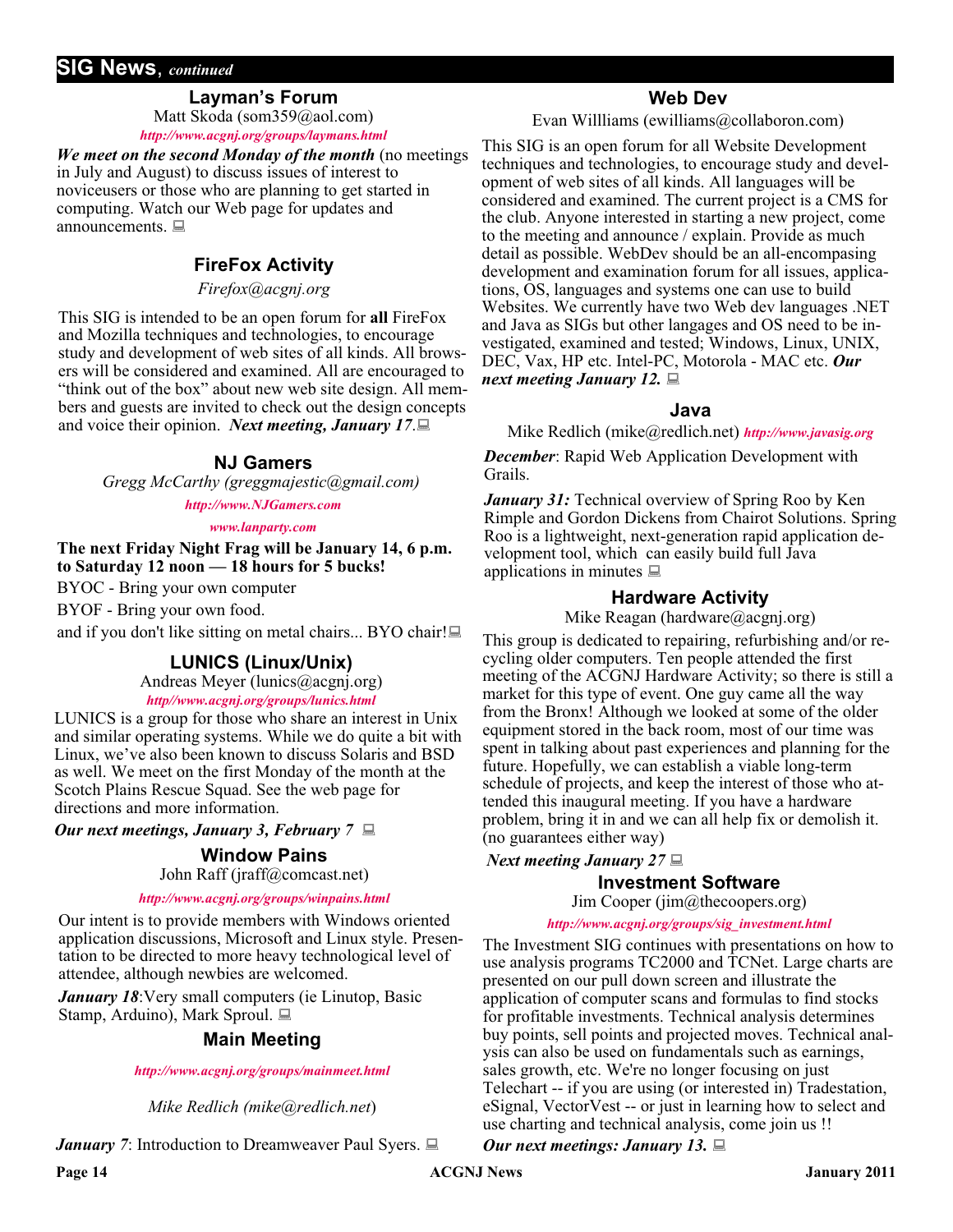### **Guru Corner**

If you need help with any of the technologies listed below, you can call on the person listed. Please be considerate and

### **Discount Computer Magazine Price List**

**As described by the DealsGuy**

| call before 10 PM. | you can call on the person listed. Please be considerate and |              |                                                                                                                                                                              | $1 \, yr$ |       | $2 \text{ yr}$ 3 yr |
|--------------------|--------------------------------------------------------------|--------------|------------------------------------------------------------------------------------------------------------------------------------------------------------------------------|-----------|-------|---------------------|
|                    |                                                              |              | <b>Computer Games</b>                                                                                                                                                        | \$10.95   | 20.95 | 29.95               |
|                    | <b>Software</b>                                              |              | <b>Computer Gaming World</b>                                                                                                                                                 | 14.95     | 28.95 | 41.95               |
|                    |                                                              |              | Computer Shopper1                                                                                                                                                            | 16.97     | 32.95 | 47.95               |
| <b>HTML</b>        | Mike Redlich                                                 | 908-246-0410 | Dr. Dobbs Journal                                                                                                                                                            | 15.95     | 30.95 |                     |
|                    | Jo-Anne Head                                                 | 908-769-7385 | Mac Addict                                                                                                                                                                   | 10.97     |       |                     |
| ColdFusion         | Jo-Anne Head                                                 | 908-769-7385 | Mac Home Journal                                                                                                                                                             | 15.97     | 29.97 |                     |
|                    |                                                              |              | Mac World                                                                                                                                                                    | 12.95     |       |                     |
| <b>CSS</b>         | Frank Warren                                                 | 908-756-1681 | Maximum PC                                                                                                                                                                   | 9.95      | 18.95 | 27.95               |
|                    | Jo-Anne Head                                                 | 908-769-7385 | Microsoft System Journal                                                                                                                                                     | 21.95     | 39.95 |                     |
| Java               | Mike Redlich                                                 | 908-246-0410 | PC Gamer                                                                                                                                                                     | 12.95     |       |                     |
|                    |                                                              |              | PC Magazine (22/44/66 Issues)                                                                                                                                                | 25.97     | 48.95 | 68.95               |
| $C++$              | <b>Bruce Arnold</b>                                          | 908-735-7898 | PC World                                                                                                                                                                     | 16.95     |       |                     |
|                    | Mike Redlich                                                 | 908-246-0410 | Wired                                                                                                                                                                        | 6.00      | 12.00 | 17.00               |
| ASP                | Mike Redlich                                                 | 908-246-0410 | These prices are for new subscriptions and renewals. All<br>orders must be accompanied by a check, cash or Money                                                             |           |       |                     |
| Perl               | John Raff                                                    | 973-560-9070 | Order. Make payable to Herb Goodman, and mail to:<br>Herb Goodman, 8295 Sunlake Drive, Boca Raton,<br>FL 33496<br>Telephone: 561-488-4465, e-mail: hgoodman@prod-<br>igy.net |           |       |                     |
|                    | Frank Warren                                                 | 908-756-1681 |                                                                                                                                                                              |           |       |                     |
| XML                | Mike Redlich                                                 | 908-246-0410 |                                                                                                                                                                              |           |       |                     |
| Genealogy          | Frank Warren                                                 | 908-756-1681 | Please allow 10 to 12 weeks for your magazines to start.                                                                                                                     |           |       |                     |
| Home Automation    | Frank Warren                                                 | 908-756-1681 | For renewals you must supply an address label from your<br>present subscription to insure the correct start of your re-                                                      |           |       |                     |
|                    | <b>Operating Systems</b>                                     |              | newal. As an extra service I will mail a renewal notice<br>about 4 months prior to their expiration date. I carry more                                                       |           |       |                     |
| Windows 3.1        | <b>Ted Martin</b>                                            | 732-636-1942 | than 300 titles at excellent prices — email for prices. $\Box$                                                                                                               |           |       |                     |

### **ACGNJ MEMBERSHIP APPLICATION**

Sign up online at http://www.acguj.org/membershipApplication.html and pay dues with PayPal.

|                 |                                          | Dues                                                                              |           |                |                       |
|-----------------|------------------------------------------|-----------------------------------------------------------------------------------|-----------|----------------|-----------------------|
|                 | <b>US/CANADA</b>                         |                                                                                   |           | <b>STUDENT</b> | <b>SENIOR CITIZEN</b> |
| Year            | \$25                                     |                                                                                   |           | \$20           | (Over 65)<br>\$20     |
| 2 Years         | \$40                                     |                                                                                   |           |                |                       |
| 3 Years         | \$55                                     |                                                                                   |           |                | \$45                  |
|                 | Mail this application and your check to: | AMATEUR COMPUTER GROUP OF NEW JERSEY, INC., P.0. BOX 135, SCOTCH PLAINS, NJ 07076 |           |                |                       |
|                 |                                          | New Member Renewal Address Change                                                 |           |                |                       |
| First Name      |                                          |                                                                                   | Last Name |                | Phone                 |
| Mailing Address |                                          |                                                                                   |           |                | E-Mail                |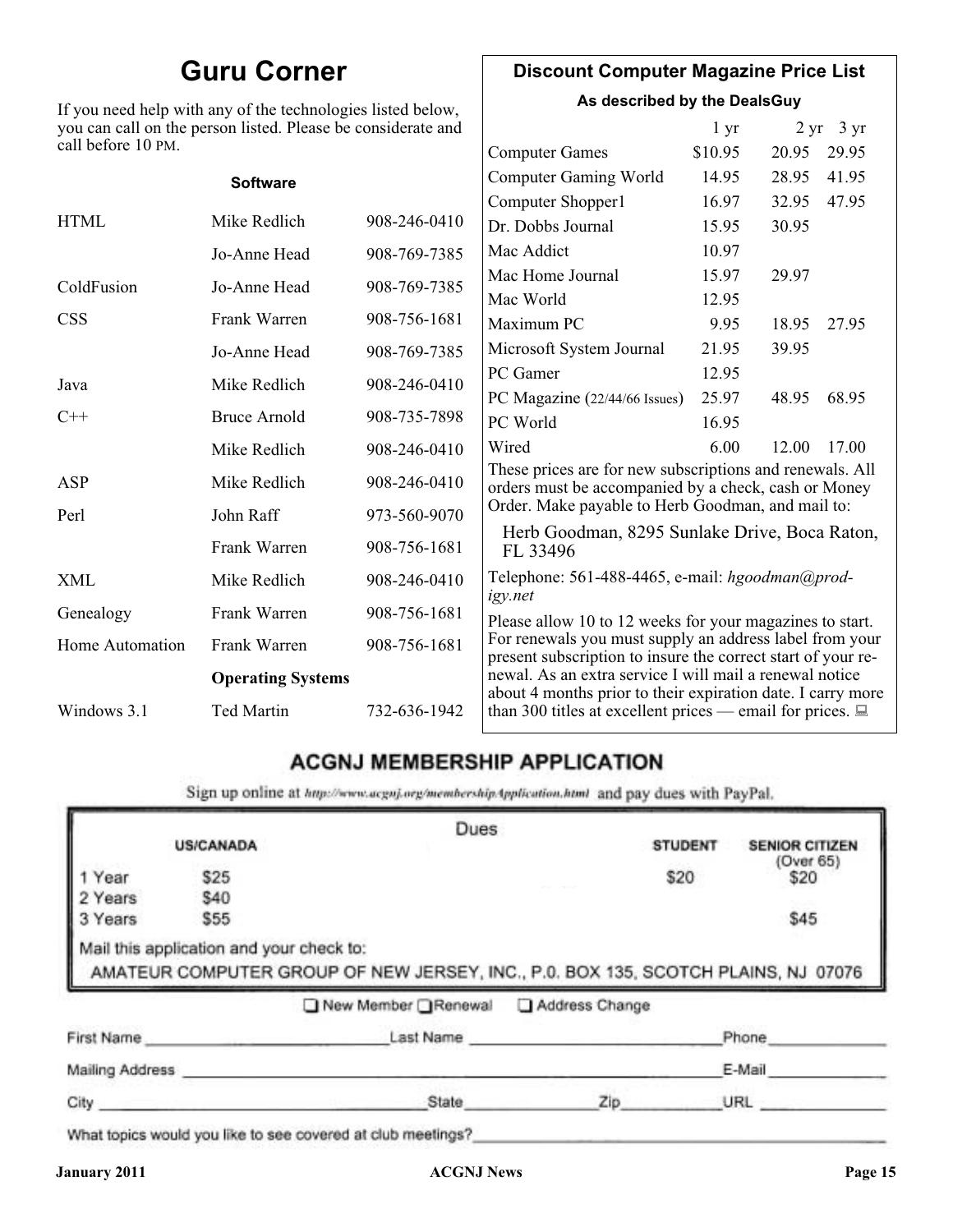| <b>Other Local Computer Groups</b>                                                                                                                                      |                                                                                                                                                           |                                                                                                                                                                      |  |
|-------------------------------------------------------------------------------------------------------------------------------------------------------------------------|-----------------------------------------------------------------------------------------------------------------------------------------------------------|----------------------------------------------------------------------------------------------------------------------------------------------------------------------|--|
| <b>Princeton Macintosh User Group:</b> 7:15 pm 2nd<br>Tuesday, Jadwin Hall, A-10, Washington Rd,<br>Princeton, $(609)$ 252-1163, www.pmug-nj.org                        | Linux Users Group in Princeton: 7 pm, 2nd<br>Wednesday, Lawrence Branch Mercer Library,<br>Rt#1 & Darrah Lane, Lawrence NJ<br>http://www.lugip.org        | <b>New York PC:</b> 3rd Thurs, 7 pm, PS 41, 116 W<br>11th St. For info call hotline, (212) 533-NYPC,<br>http://www.nypc.org                                          |  |
| <b>Computer Education Society of Philadelphia:</b><br>Meetings & Workshops at Jem Electronics, 6622<br>Castor Ave, Philadelphia PA. www.cesop.org/                      | <b>Brookdale Computer Users Group:</b> 7 pm, 3rd<br>Friday, Brookdale Community College, Bldg<br>MAN Rm 103, Lincroft NJ. (732)-739-9633.<br>www.bcug.com | NJ Macintosh User Group: 8 pm, 3rd Tuesday,<br>Allwood Branch Library, Lyall Rd, Clifton NJ.<br>$(201)$ 893-5274 http://www.njmug.org                                |  |
| PC User Group of So. Jersey: 2nd Mon., 7 pm,<br>Trinity Presb. Church, 499 Rt 70 E, Cherry Hill,<br>NJ. L. Horn, (856) 983-5360<br>http://www.pcugsj.org                | Hunterdon Computer Club: 8:30 am, 3rd Sat,<br>Hunterdon Medical Center, Rt 31, Flemington NJ.<br>www.hunterdoncomputerclub.org. (908)<br>995-4042.        | NY Amateur Computer Group: 2nd Thurs, 7<br>pm, Rm 806 Silver Bldg, NYU, 32 Waverly Pl,<br>NYC http://www.nyacc.org                                                   |  |
| <b>Morris Micro Computer Club:</b> 7 pm 2nd Thurs.,<br>Morris County Library, Hanover Ave, Morristown<br>NJ, (973) 267-0871.<br>http://www.morrismicro.com              | Central Jersey Computer Club: 8 pm, 4th Fri-<br>day, Rm 74, Armstrong Hall, College of NJ. Rich<br>Williams, (609) 466-0909.                              | NJ PC User Group: 2nd Thurs, Monroe Rm at<br>Wyckoff Public Library, 7 pm. Maureen Shannon,<br>$(201)$ 853-7432, www.njpcug.org                                      |  |
| Philadelphia Area Computer Society: 3rd Sat, 12<br>noon Main Meeting, groups 8 am-3 pm. Upper<br>Moreland Middle School, Hatboro PA. (215)<br>764-6338. www.pacsnet.org | NJ Computer Club: 6:15 pm, 2nd Wednesday ex-<br>cept Jul & Aug, North Branch Reformed Church,<br>203 Rt 28, Bridgewater NJ <i>http://www.njcc.org</i>     | Princeton PC Users Group: 2nd Monday,<br>Lawrenceville Library, Alt Rt 1 & Darrah Lane,<br>Lawrenceville, Paul Kurivchack (908) 218-0778,<br>http://www.ppcug-nj.org |  |

| <b>Classified</b>                                                                                                                                                                                                 | <b>Radio and TV Programs</b>                                                                                                                                                                                                |  |
|-------------------------------------------------------------------------------------------------------------------------------------------------------------------------------------------------------------------|-----------------------------------------------------------------------------------------------------------------------------------------------------------------------------------------------------------------------------|--|
| <b>FREE TO MEMBERS.</b> Use our classi-<br>fied ads to sell off your surplus computer                                                                                                                             | <b>Computer Radio Show, WBAI</b><br>Amold<br>Slenside Rd<br>99.5 FM, NY, Wed. 8-9 p.m.<br>Auditorium                                                                                                                        |  |
| stuff. Send copy to Classified, ACGNJ<br>NEWS, P.O. Box 135, Scotch Plains NJ<br>07076 or e-mail to the editor,<br><i>bdegroot@ptd.net.</i> Classified ads are free to<br>members, one per issue. Non-members pay | <b>Software</b><br>Review,<br>The<br>LEXA A3<br>Learning Channel, Saturday<br>78ع<br>10-10:30 p.m.                                                                                                                          |  |
| \$10. Send check payable to ACGNJ Inc. with<br>copy. Reasonable length, please. Deadline:<br>1st of preceding month. (For example, April                                                                          | On Computers, WCTC 1450<br>0.5.22<br>AM, New Brunswick, Sunday<br>Echo<br>Queen<br>1-4 p.m. To ask questions call<br>Diner<br>$(800)$ 677-0874.                                                                             |  |
| Member of<br>Personal Computer User Groups                                                                                                                                                                        | Borlo Ave<br>C.)<br><b>PC Talk, Sunday from 8 p.m. to</b><br>Term Rd<br>Scotch Plains<br>10 p.m., 1210 AM Philadelphia.<br>Rescue Sound<br><b>Ext1 135</b><br>$1800 - 876 - WPEN$ , Webcast<br>at http://www.pctalkweb.net. |  |

#### *<http://www.apcug.net>*

### **Directions to Meetings at Scotch Plains Rescue Squad, 1916 Bartle Ave., Scotch Plains NJ**

#### **From New York City or Northern New Jersey**

Take Route 1&9 or the Garden State Parkway to US 22 Westbound.

#### **From Southern New Jersey**

Take Parkway north to Exit 135 (Clark). Stay on left of ramp, follow circle under Parkway. Bear right to Central Avenue; follow to Westfield and under RR overpass. Left at light to North Avenue; follow to light in Fanwood. Right on Martine (which becomes Park Ave). Right on Bartle Ave in middle of shopping district.Scotch Plains Rescue Squad (2-story brick) is located on the right. Do not park in the row next to the building — you'll be towed.

#### **From I-78 (either direction)**

Take exit 41 (Scotch Plains); follow signs to US 22. Turn right at light at bottom of hill and use overpass to cross Rt. 22. Follow US 22 Westbound directions.

#### **From US 22 Westbound**

 $\zeta$ 

Exit at Park Avenue, Scotch Plains after McDonalds on the right, diagonally opposite Scotchwood Diner on the left, immediately before the overpass. After exiting, turn left at the light and use overpass to cross US 22. Bear right at bottom of ramp to continue south on Park Avenue. Turn left at the second light (a staggered intersection). Scotch Plains Rescue Squad (2-story brick) is on the right. Do not park in the row next to the building — you'll be towed. We meet on the second floor, entering by the door at the right front of the building.

#### **From Western New Jersey**

Take US 22 Eastbound to the Park Avenue exit. The exit is about a mile past Terrill Road and immediately past the overpass. Exit onto Park Avenue South and follow the directions above to the Rescue Squad building.